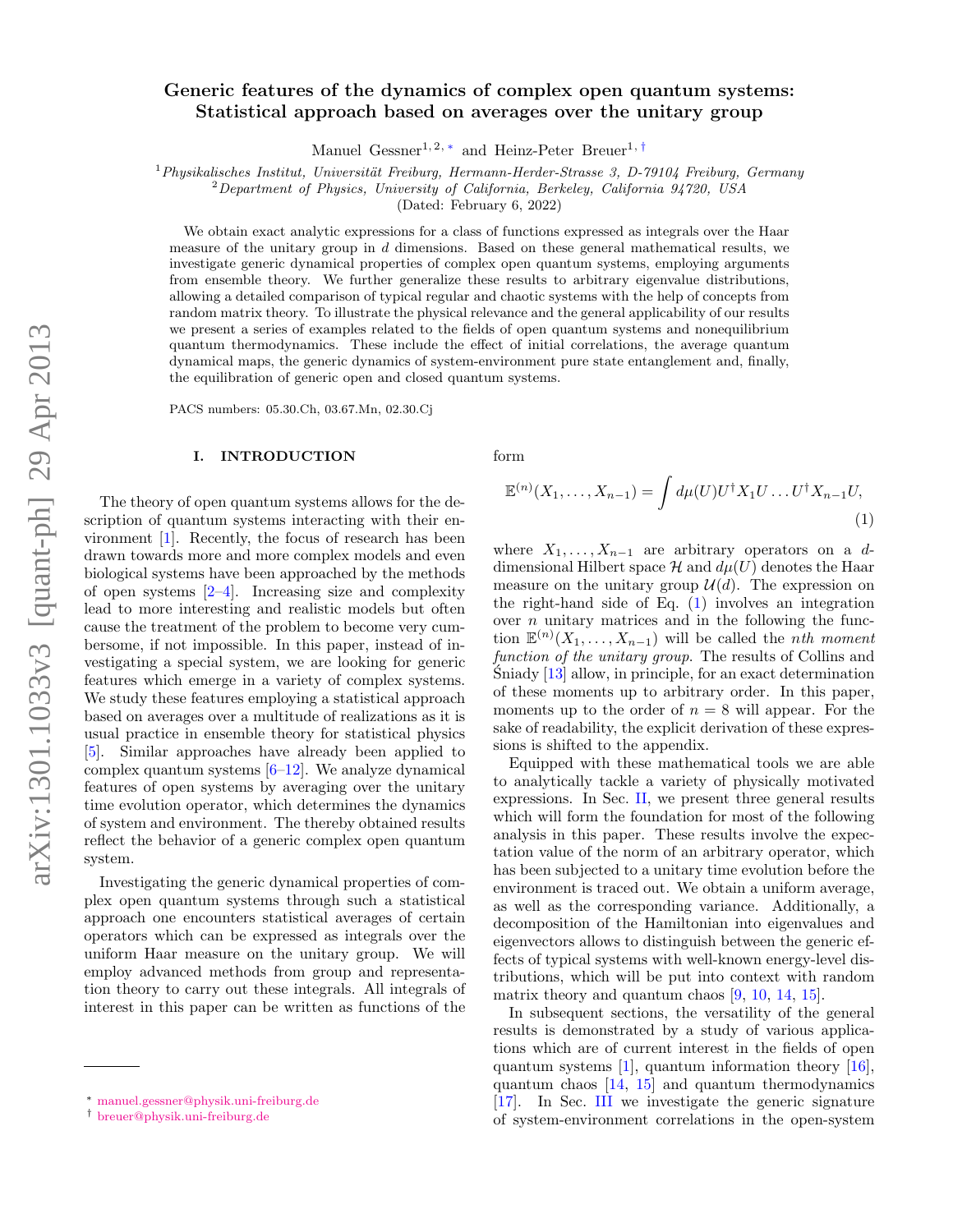dynamics. In Sec. [IV](#page-5-0) we identify the average reduced dynamics of an open quantum system as the depolarizing quantum channel. Section [V](#page-5-1) deals with the average system-environment pure state entanglement dynamics. Finally, in Sec. [VI,](#page-7-0) we apply our approach to the thermalization process of generic complex quantum systems, examining both isolated and open systems.

# <span id="page-1-0"></span>II. AVERAGE HILBERT-SCHMIDT NORM EVOLUTION IN AN OPEN QUANTUM SYSTEM

We consider an open quantum system, composed of the Hilbert spaces of system  $\mathcal{H}_S$  and environment  $\mathcal{H}_E$ with dimensions  $d_S$  and  $d_E$ , respectively. The composition of system and environment is assumed to be closed, such that we obtain unitary dynamics for the total system. Furthermore, we denote by  $M$  an arbitrary, fixed self-adjoint operator with spectral decomposition  $M = \sum_{i=1}^{d} m_i |i\rangle\langle i|$ , acting on the d-dimensional Hilbert space  $\mathcal{H} = \mathcal{H}_S \otimes \mathcal{H}_E$  of the closed system. In the following we are interested in the open system part of M after being exposed to the unitary time evolution of the total system. More precisely, we introduce the following operator:

$$
\Delta_t = \text{Tr}_E\{U_t M U_t^{\dagger}\},\tag{2}
$$

where  $U_t$  denotes the unitary time evolution operator, propagating the total system states from time  $0$  to  $t$ , and  $Tr_E$  the partial trace over the environment.

Our goal in this section is to obtain an expectation value of the squared Hilbert-Schmidt norm of  $\Delta_t$ , averaging over all unitary time evolution operators  $U_t$ . We choose the squared Hilbert-Schmidt norm  $\|\Delta\|^2$  =  $\text{Tr}\{\Delta^{\dagger}\Delta\}$  since it enables us to analytically obtain exact expressions for the expectation values in terms of the functions  $\mathbb{E}^{(n)}$  defined in Eq. [\(1\)](#page-0-2).

### <span id="page-1-4"></span>A. The uniform average

In our first approach we replace the time evolution operator  $U_t$  by a random matrix U and average over all possible realizations of unitary matrices employing the Haar measure  $d\mu(U)$ . This is an invariant measure, giving uniform statistical weights to all unitary matrices. We use the following notation for operator-valued averages over the Haar measure:

$$
\langle F(U) \rangle = \int d\mu(U) F(U). \tag{3}
$$

This approach leads to time-independent results as the time argument is lost in the averaging process. Later we generalize this approach in a way which allows to maintain the explicit time dependence of the average value.

# 1. The expectation value

We now derive the unitary average of the function  $||\Delta||^2 = ||\text{Tr}_E\{U M U^{\dagger}\}||^2$ . Let  $\{|\varphi_i\rangle\}_{i=1}^{d_S}$  and  $\{| \chi_j \rangle\}_{j=1}^{d_E}$ be fixed orthonormal bases of  $\mathcal{H}_S$  and  $\mathcal{H}_E$ , respectively. The elements of the matrix  $\Delta$  can be expressed as

<span id="page-1-2"></span>
$$
\Delta_{kl} = \sum_{i,j} m_i \langle \varphi_k \chi_j | U | i \rangle \langle i | U^{\dagger} | \varphi_l \chi_j \rangle
$$
  
= 
$$
\sum_i m_i \langle i | U^{\dagger} A_{kl} U | i \rangle , \qquad (4)
$$

where we have defined the operators  $A_{kl} = |\varphi_l\rangle\langle\varphi_k| \otimes I$ with the property  $A_{kl}^{\dagger} = A_{lk}, I$  denoting the identity on  $\mathcal{H}_E$ . The squared Hilbert-Schmidt norm of the Hermitian matrix  $\Delta$  then reads

$$
\|\Delta\|^2 = \text{Tr}\Delta^2 = \sum_{k,l} \Delta_{kl} \Delta_{lk}
$$

$$
= \sum_{k,l} \sum_{i,j} m_i m_j \langle i | U^\dagger A_{kl} U | i \rangle \langle j | U^\dagger A_{kl}^\dagger U | j \rangle. \tag{5}
$$

The average value of this expression can be written in terms of the general fourth moment function  $\mathbb{E}^{(4)}$  of the unitary group, given in the appendix in Eq. [\(A8\)](#page-11-0), with  $X_1 = X_3^{\dagger} = A_{kl}$  and  $X_2 = |i\rangle\langle j|$ :

$$
\langle \|\Delta\|^2 \rangle = \sum_{k,l} \sum_{i,j} m_i m_j \langle i | \mathbb{E}^{(4)}(A_{kl}, |i\rangle\langle j |, A_{kl}^\dagger) |j\rangle. \tag{6}
$$

Using  $d = d_S d_E$  and the relations  $\text{Tr}\{A_{kl}^{\dagger} A_{kl}\} = d_E$  and  $\text{Tr} A_{kl} = \text{Tr} A_{kl}^{\dagger} = \delta_{kl} d_E$ , we obtain the general result for the uniform average [\[10\]](#page-14-7):

$$
\langle \left\| \text{Tr}_E \left\{ U M U^{\dagger} \right\} \right\|^2 \rangle = C_1 \left\| M \right\|^2 + C_2 \left( \text{Tr} M \right)^2, \quad (7)
$$

with

$$
C_1 = \frac{d_S^2 d_E - d_E}{d_S^2 d_E^2 - 1} \quad \text{and} \quad C_2 = \frac{d_S d_E^2 - d_S}{d_S^2 d_E^2 - 1}.
$$
 (8)

Note that in the limit of high environmental Hilbert space dimensions, the coefficient  $C_1$  vanishes while  $C_2$ approaches the asymptotic value of  $1/d<sub>S</sub>$ .

# <span id="page-1-3"></span><span id="page-1-1"></span>2. The variance

Next we derive the corresponding variance of the average value [\(7\)](#page-1-1), which is defined as

$$
Var(||\Delta||^2) = \langle ||\Delta||^4 \rangle - \langle ||\Delta||^2 \rangle^2.
$$
 (9)

Since the average value is already known, the task is to determine the quantity  $\langle \Vert \Delta \Vert^4 \rangle$ . In terms of the matrix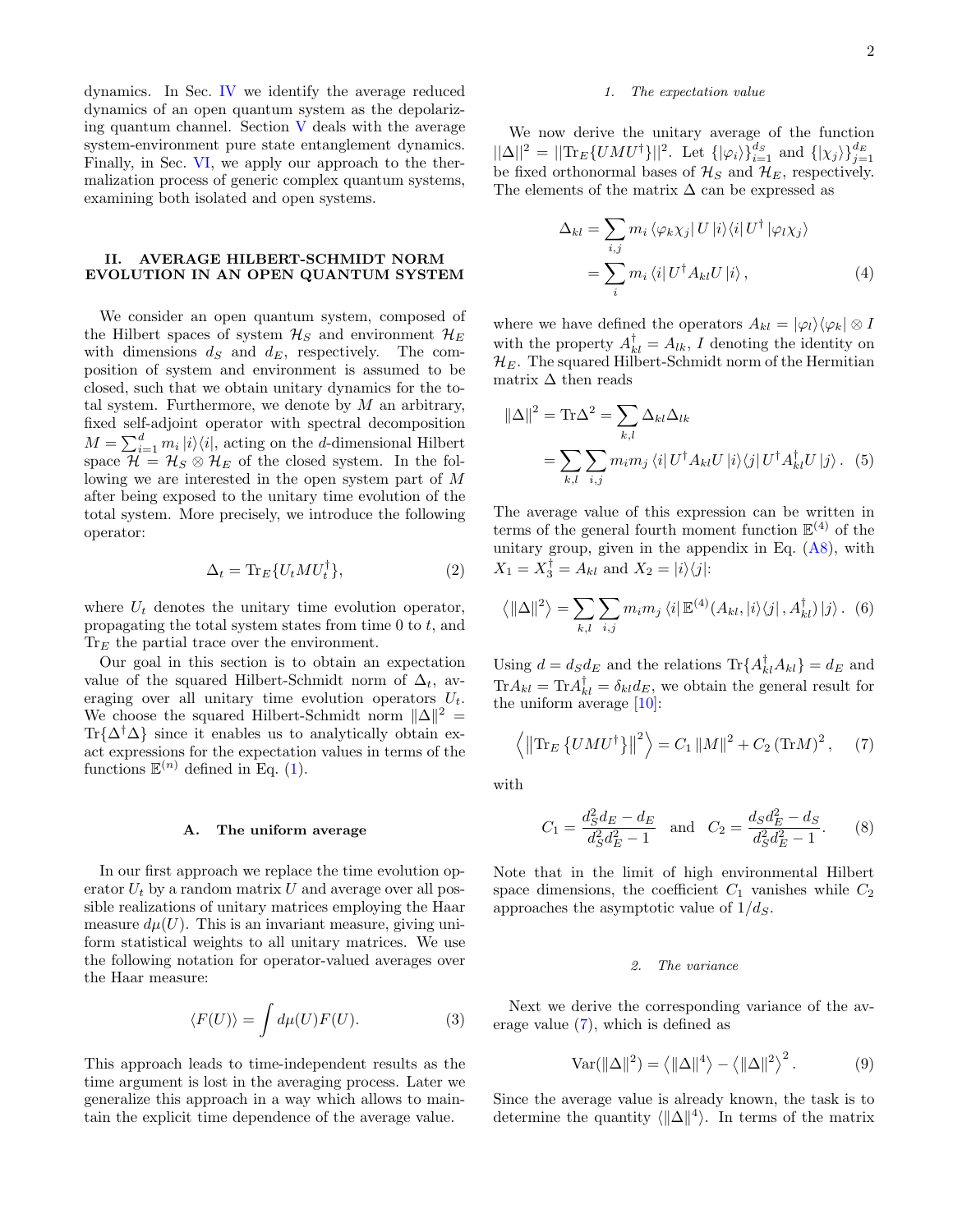elements given in Eq. [\(4\)](#page-1-2) this yields

$$
\|\Delta\|^4 = \sum_{i,j,k,l} \Delta_{ij} \Delta_{ji} \Delta_{kl} \Delta_{lk}
$$
  
= 
$$
\sum_{\substack{i,j,k,l \\ \alpha,\beta,\gamma,\delta}} m_{\alpha} m_{\beta} m_{\gamma} m_{\delta} \langle \alpha | U^{\dagger} A_{ij} U | \alpha \rangle
$$
  
 
$$
\times \langle \beta | U^{\dagger} A_{ji} U | \beta \rangle \langle \gamma | U^{\dagger} A_{kl} U | \gamma \rangle \langle \delta | U^{\dagger} A_{lk} U | \delta \rangle .
$$
 (10)

Here, eight unitaries are involved in the integration. Hence, we can obtain the result with the aid of the general eighth moment function  $\mathbb{E}^{(8)}$ , given in the appendix in Eq. [\(A11\)](#page-12-0), making the following choice of matrices:

$$
X_1 = X_3^{\dagger} = A_{ij}, X_5 = X_7^{\dagger} = A_{kl},
$$
  
\n
$$
X_2 = |\alpha\rangle\langle\beta|, X_4 = |\beta\rangle\langle\gamma|, X_6 = |\gamma\rangle\langle\delta|.
$$
 (11)

The variance is given according to Eq. [\(9\)](#page-1-3),

$$
Var(||\Delta||^2) = c_1 (TrM)^4 + c_2 (TrM)(TrM^3) + c_3 (TrM)^2 (TrM^2) + c_4 (TrM^2)^2 + c_5 (TrM^4),
$$
(12)

with the coefficients

$$
c_1 = 2b(11 + d_S^2 d_E^2),
$$
  
\n
$$
c_2 = 40a,
$$
  
\n
$$
c_3 = -4bd_Sd_E(11 + d_S^2 d_E^2),
$$
  
\n
$$
c_4 = 2b(15 - 4d_S^2 d_E^2 + d_S^4 d_E^4),
$$
  
\n
$$
c_5 = -10ad_Sd_E,
$$
\n(13)

where

$$
a = (d_E^2 - 1)(d_S^2 - 1)(d_S^2 d_E^2 (d_S^2 d_E^2 - 7)^2 - 36)^{-1},
$$

and

$$
b = (d_S^2 - 1)(d_E^2 - 1)(d_S^2 d_E^2 - 1)^{-2} (36 - 13d_S^2 d_E^2 + d_S^4 d_E^4)^{-1}.
$$

For increasing environmental dimension  $d_E$ , all coefficients  $c_1, \ldots, c_5$  tend towards zero, indicating a general universality of the average value [\(7\)](#page-1-1) for high Hilbert space dimensions, see Fig. [1.](#page-2-0) This result is in agreement with the phenomenon of the concentration of measure, which is based on Lévy's lemma  $[18, 19]$  $[18, 19]$  $[18, 19]$ . The decreasing variance for this class of average values also endorses the statement that high-dimensional generic complex systems are well described by the average value.

#### B. The average for general eigenvalue distributions

#### 1. The general result

As a generalization of the result of the previous section, we decompose the Hamiltonian into eigenvectors



<span id="page-2-0"></span>FIG. 1. (Color online) Absolute values of the coefficients [\(13\)](#page-2-1) for  $d_S = 2$  as a function of  $d_E$ . All coefficients asymptotically tend towards zero in the limit of high environmental dimensions.

<span id="page-2-3"></span>and eigenvalues as  $H = W D W^{\dagger}$ , where W denotes a unitary matrix containing the eigenvectors of  $H$  and  $D = diag(E_1, E_2, \dots)$  represents a diagonal matrix with the eigenvalues of  $H$  as diagonal elements [\[9\]](#page-14-6). The unitary time evolution operator can be written as  $U_t =$  $We^{-iDt}W^{\dagger}$ . Assuming the eigenvectors to be random and independent of the eigenvalue distribution, we integrate over W with the uniform Haar measure and thereby obtain the generalized version of Eq. [\(7\)](#page-1-1):

<span id="page-2-2"></span>
$$
\left\langle \|\widetilde{\Delta}\|^2 \right\rangle = \int d\mu(W) \left\| \text{Tr}_E \left\{ W e^{-iDt} W^{\dagger} M W e^{iDt} W^{\dagger} \right\} \right\|^2, \tag{14}
$$

<span id="page-2-1"></span>where we have defined the system matrix  $\tilde{\Delta}$  =  $\text{Tr}_{E}\left\{We^{-iDt}W^{\dagger}MWe^{iDt}W^{\dagger}\right\}$ . The time-dependence has been retained within this approach in contrast to the ansatz of Sec. [II A.](#page-1-4) The following procedure is however very similar to the previous derivation. In terms of the matrix elements of  $\Delta$ ,

$$
\widetilde{\Delta}_{kl} = \sum_{\mu} m_{\mu} \langle \mu | W e^{iDt} W^{\dagger} A_{kl} W e^{-iDt} W^{\dagger} | \mu \rangle, \quad (15)
$$

the average value  $(14)$  takes the form

$$
\langle \|\tilde{\Delta}\|^2 \rangle = \sum_{\mu,\nu,k,l} m_{\mu} m_{\nu}
$$
  
 
$$
\times \langle \mu | \mathbb{E}^{(8)}(e^{iDt}, A_{kl}, e^{-iDt}, |\mu \rangle \langle \nu |, e^{iDt}, A_{lk}, e^{-iDt}) | \nu \rangle.
$$
  
(16)

We have made use of the general result of the eighth moment function  $\mathbb{E}^{(8)}$ , see Eq. [\(A11\)](#page-12-0), with the special choice of the matrices

$$
X_1^{\dagger} = X_3 = X_5^{\dagger} = X_7 = e^{-iDt},
$$
  
\n
$$
X_2 = X_6^{\dagger} = A_{kl}, X_4 = |\mu\rangle\langle\nu|.
$$
 (17)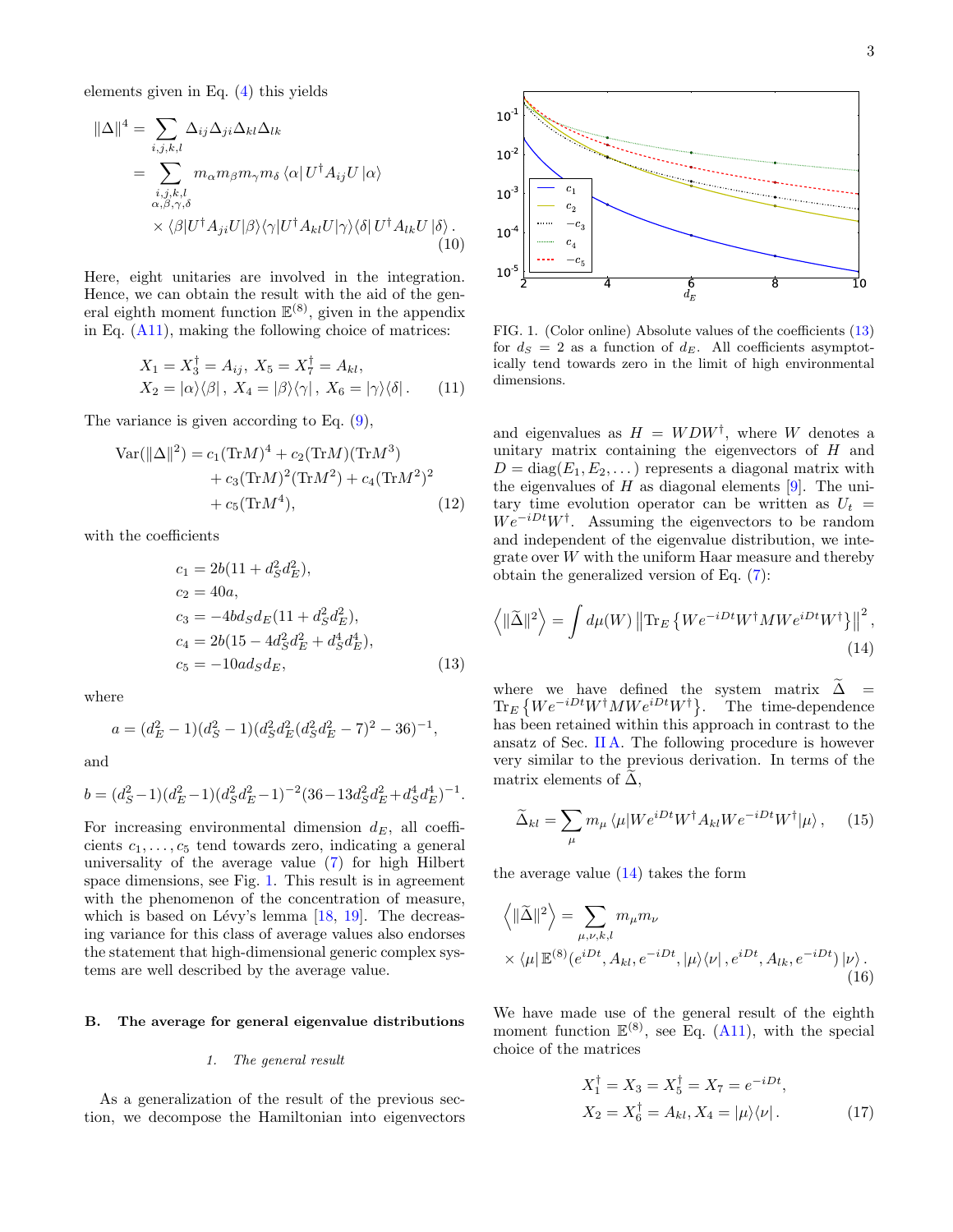Finally, we obtain

$$
\langle ||\widetilde{\Delta}||^2 \rangle = \widetilde{c}_1(t) ||M||^2 + \widetilde{c}_2(t) (\text{Tr}M)^2 + \widetilde{c}_3(t) ||\text{Tr}_E M||^2 + \widetilde{c}_4(t) ||\text{Tr}_S M||^2, \quad (18)
$$

where the coefficients  $\tilde{c}_1(t), \ldots, \tilde{c}_4(t)$  are functions of the dimensions of system and environment and the distribution of the eigenvalues  $E_j$  of the Hamiltonian. Introducing the Fourier transform of the level density

$$
f(t) = \frac{1}{d} \sum_{j=1}^{d} e^{-iE_j t},
$$
\n(19)

these coefficients can be expressed as:

$$
\begin{aligned}\n\tilde{c}_1(t) &= \left[ (d^2 - 3d_E^2)b(t) - 2d^2(d_E^2 - 3)\Re\{f(t)^2f^*(2t)\} \right. \\
&\quad + (d^2 - 9)(d^2 - d_E^2) \right] / (\tilde{a}d_E), \\
\tilde{c}_2(t) &= \left[ d(d_E^2 - 3)b(t) - 2d(d^2 - 3d_E^2)\Re\{f(t)^2f^*(2t)\} \right. \\
&\quad + d(d^2 - 9)(d_E^2 - 1) \right] / (\tilde{a}d_E), \\
\tilde{c}_3(t) &= - \left[ (d^2 - 3)b(t) + 4d^2\Re\{f(t)^2f^*(2t)\} \right] / \tilde{a}, \\
\tilde{c}_4(t) &= \left[ 2db(t) + 2d(d^2 - 3)\Re\{f(t)^2f^*(2t)\} \right] / \tilde{a},\n\end{aligned}
$$

where

$$
\widetilde{a} = d^4 - 10d^2 + 9,
$$
  
\n
$$
b(t) = 4|f(t)|^2 - |f(2t)|^2 - d^2|f(t)|^4,
$$

and  $\Re$  denotes the real part of a complex number. We observe that the coefficients  $\tilde{c}_1(t), \ldots, \tilde{c}_4(t)$  depend only on the dimensions of system and environment and on the eigenvalue distribution of the Hamiltonian via functions of  $f(t)$ .

### 2. Averages for regular and chaotic systems

From the theory of quantum chaos and random matrix theory it is well known that the energy distribution of complex systems typically represents a signature of regular or chaotic behavior  $[14, 15]$  $[14, 15]$  $[14, 15]$ . In order to distinguish between different ensembles, we average the set of eigenvalues of the total system Hamiltonian according to wellknown characteristic statistics. Since the average value [\(18\)](#page-3-0) depends on the energy spectrum via the function  $f(t)$ , the averages of  $|f(t)|^2$ ,  $\Re\{f(t)^2 f^*(2t)\}$ , and  $|f(t)|^4$ with respect to the eigenvalue distributions in question are required. In Appendix [B,](#page-12-1) we derive the averages of these functions for regular systems, being represented by Poissonian distributed eigenvalue spacings (Poi), and for chaotic systems with no time reversal symmetry as represented by the Gaussian unitary ensemble (GUE).

As an example we show in Fig. [2](#page-3-1) the average time evolution of the coefficient  $\tilde{c}_1(t)$  for regular and chaotic systems. Note that here and in the following the time  $t$  is taken to be dimensionless, the relevant unit of time being of the order of the quantity  $\hbar/\Delta E$ , where  $\Delta E$  represents

<span id="page-3-2"></span><span id="page-3-0"></span>

<span id="page-3-1"></span>FIG. 2. (Color online) Comparison of the average coefficient  $\langle \tilde{c}_1(t) \rangle$  for regular (Poi) and chaotic (GUE) systems for  $d_S = 2$ and different environmental dimensions. The bottom right picture shows the decay of the asymptotic values for  $t \to \infty$ as a function of  $d_E$ .

the width of the level density  $R_1(E)$  (see Appendix [B\)](#page-12-1). The Heisenberg time is given by  $t_H = \hbar/\overline{\Delta E} = d\hbar/\Delta E$ , with the average level spacing  $\Delta E = \Delta E/d$ . Hence, in dimensionless units the Heisenberg time is equal to the Hilbert space dimension d.

#### 3. Asymptotic values of the coefficients

The result of the average value [\(18\)](#page-3-0) depends crucially on the dimensions of system and environment. In this section we analyze this dependence and present a connection to the uniform average, given in Eq. [\(7\)](#page-1-1).

For the Poissonian level spacing distribution the coefficients  $\tilde{c}_1(t)$  and  $\tilde{c}_4(t)$  disappear in the limit of large  $d_E$ with a fixed value of  $d<sub>S</sub>$  while the other two coefficients tend towards nonzero functions of time:

$$
\lim_{d_E \to \infty} \langle \widetilde{c}_1(t) \rangle_{\text{Poi}} = 0,
$$
  

$$
\lim_{d_E \to \infty} \langle \widetilde{c}_2(t) \rangle_{\text{Poi}} = \frac{128t^4 + 4\cos(4t) - \cos(8t) - 3}{128d_St^4},
$$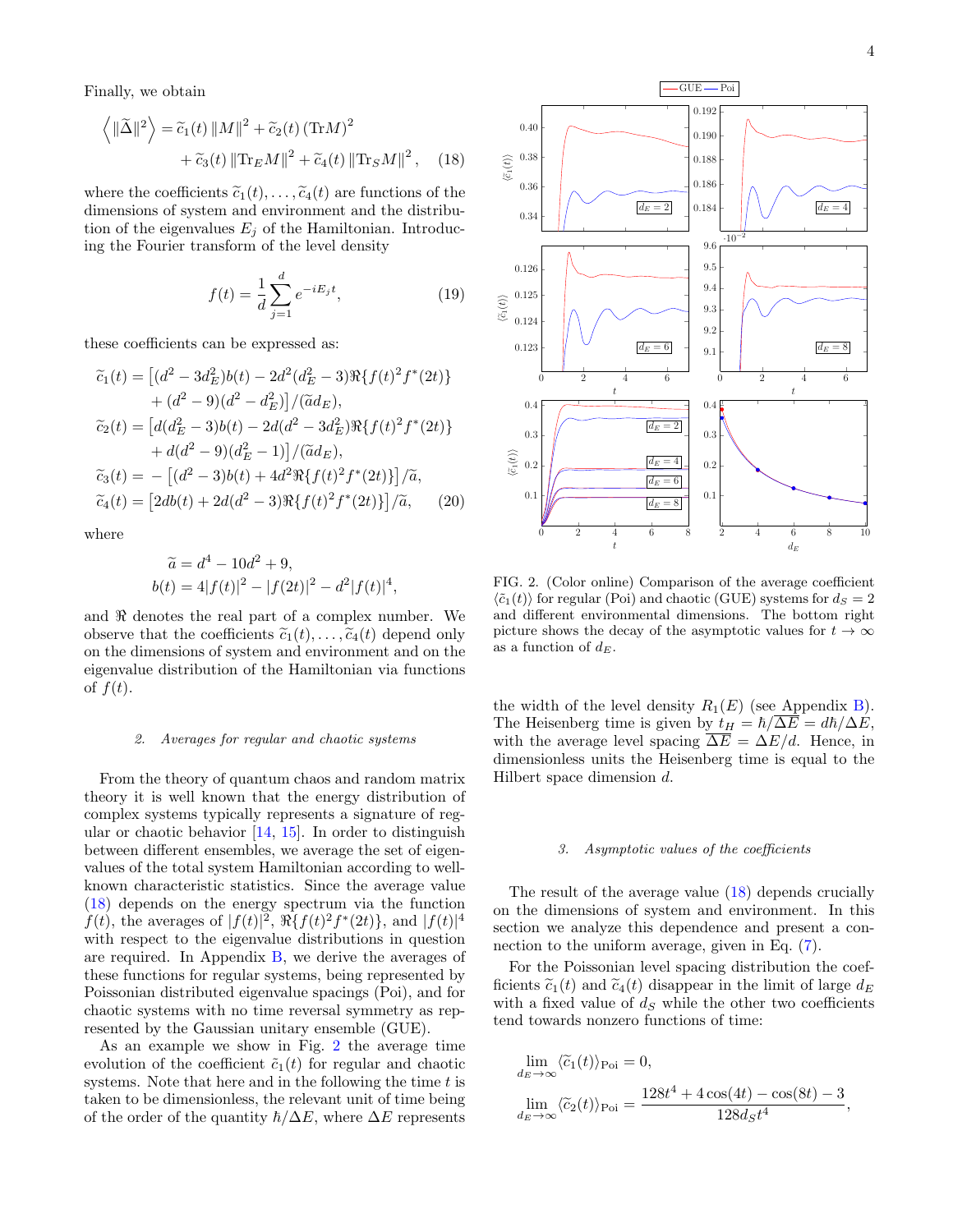$$
\lim_{d_E \to \infty} \langle \tilde{c}_3(t) \rangle_{\text{Poi}} = \left( \frac{\cos(t) \sin(t)}{t} \right)^4,
$$
  

$$
\lim_{d_E \to \infty} \langle \tilde{c}_4(t) \rangle_{\text{Poi}} = 0.
$$
 (21)

If we additionally take the limit for large times  $t$ , the coefficients  $\tilde{c}_2(t)$  and  $\tilde{c}_3(t)$  yield the following asymptotic values:

$$
\lim_{t \to \infty} \lim_{d_E \to \infty} \langle \tilde{c}_2(t) \rangle_{\text{Poi}} = \frac{1}{d_S},
$$
  
\n
$$
\lim_{t \to \infty} \lim_{d_E \to \infty} \langle \tilde{c}_3(t) \rangle_{\text{Poi}} = 0.
$$
\n(22)

This coincides with the time-independent result of the uniform average in the same limit, see Eq. [\(7\)](#page-1-1).

Now we investigate the Gaussian unitary ensemble. For large  $d_E$  and fixed  $d_S$  we obtain the following results (see Appendix  $B$ 2):

$$
\lim_{d_E \to \infty} \langle \tilde{c}_1(t) \rangle_{\text{GUE}} = 0,
$$
\n
$$
\lim_{d_E \to \infty} \langle \tilde{c}_2(t) \rangle_{\text{GUE}} = \frac{1}{d_S} \left( 1 - \left[ \frac{J_1(2t)}{t} \right]^4 \right),
$$
\n
$$
\lim_{d_E \to \infty} \langle \tilde{c}_3(t) \rangle_{\text{GUE}} = \left[ \frac{J_1(2t)}{t} \right]^4,
$$
\n
$$
\lim_{d_E \to \infty} \langle \tilde{c}_4(t) \rangle_{\text{GUE}} = 0.
$$
\n(23)

After the additional limit for large  $t$ , again, we find that the values coincide with the results which we obtained for the Poissonian average and the uniform average:

$$
\lim_{t \to \infty} \lim_{d_E \to \infty} \langle \tilde{c}_2(t) \rangle_{\text{GUE}} = \frac{1}{d_S},
$$
\n
$$
\lim_{t \to \infty} \lim_{d_E \to \infty} \langle \tilde{c}_3(t) \rangle_{\text{GUE}} = 0.
$$
\n(24)

While for the Poissonian statistics the asymptotic values for  $t \to \infty$  depend on  $d_S$  and  $d_E$  in a complicated way, here we find that within the approximation for large values of d (see Appendix  $B_2$ ), the Gaussian average is equal to the time-independent result of the uniform average:

$$
\lim_{t \to \infty} \langle \widetilde{c}_1(t) \rangle_{\text{GUE}} \approx \frac{d_S^2 d_E - d_E}{d_S^2 d_E^2 - 1} = C_1,
$$
\n
$$
\lim_{t \to \infty} \langle \widetilde{c}_2(t) \rangle_{\text{GUE}} \approx \frac{d_S d_E^2 - d_S}{d_S^2 d_E^2 - 1} = C_2,
$$
\n
$$
\lim_{t \to \infty} \langle \widetilde{c}_3(t) \rangle_{\text{GUE}} \approx 0,
$$
\n
$$
\lim_{t \to \infty} \langle \widetilde{c}_4(t) \rangle_{\text{GUE}} \approx 0.
$$
\n(25)

Finally, we remark that although the dimension of the system Hilbert space is usually quite obvious, from a physical point of view, it is not always clear which is a suitable dimension for the environment. In many cases, the environment consists of a huge Hilbert space of which only a small part actually affects the system dynamics. The effective environmental dimension, to be inserted as <span id="page-4-3"></span> $d_E$  in the formula for the averages, is not always given by the mathematical dimension of the environmental Hilbert space, but rather characterizes a certain subspace of the Hilbert space which plays a role in the system's dynamics. For a given physical model the effective environmental dimension may be hard to obtain and further investigations are certainly necessary in order to propose a clean definition and an applicable and efficient way for its theoretical and experimental determination [\[20\]](#page-14-14).

# <span id="page-4-0"></span>III. CORRELATIONS IN BIPARTITE SYSTEMS

An important special case of the previously derived general results is obtained if  $M = \rho - \rho'$ , with two states  $\rho$  and  $\rho'$  of the closed system, is inserted into Eqs. [\(7\)](#page-1-1) and  $(12)$ . The uniform average yields  $[10]$ 

$$
\left\langle \left\| \text{Tr}_E \left\{ U(\rho - \rho') U^{\dagger} \right\} \right\|^2 \right\rangle = \frac{d_S^2 d_E - d_E}{d_S^2 d_E^2 - 1} \left\| \rho - \rho' \right\|^2, \tag{26}
$$

with the variance

Var(
$$
\|\text{Tr}_E \{ U(\rho - \rho') U^{\dagger} \} \|^2
$$
) =  $c_4 (\text{Tr}\{ (\rho - \rho')^2 \})^2$   
+  $c_5 \text{Tr}\{ (\rho - \rho')^4 \}$ . (27)

<span id="page-4-4"></span>Distance measures are particularly interesting in the context of geometric measures of correlations [\[21\]](#page-14-15). The distance

<span id="page-4-2"></span><span id="page-4-1"></span>
$$
\mathcal{D}(\rho) = \|\rho - \rho'\| \tag{28}
$$

of a given state  $\rho$  to an associated uncorrelated state can be interpreted as a measure for the amount of correlations in  $\rho$ . While in this manuscript we work with the Hilbert-Schmidt distance, other works have focussed on different operator distances and pseudo-distances with appealing properties, like, e.g. the trace-distance, fidelity and the relative entropy [\[16,](#page-14-10) [21,](#page-14-15) [22\]](#page-14-16).

A possible measure for the total correlations of a state  $\rho$  is the distance of the state  $\rho$  to the completely uncorrelated product state of its marginals  $\rho' = \rho_S \otimes \rho_E$ , where  $\rho_S = \text{Tr}_{E}\rho$  and  $\rho_E = \text{Tr}_{S}\rho$  denote the reduced density operators of  $\rho$  for system and environment, respectively [\[23\]](#page-14-17).

Quantum correlations expressed by the quantum dis-cord [\[21,](#page-14-15) [24,](#page-14-18) [25\]](#page-14-19) can be quantified through  $D$  by creating a reference state  $\rho'$  with a local dephasing operation applied to the original state  $\rho$  [\[10,](#page-14-7) [20\]](#page-14-14). This operation describes full dephasing in the eigenbasis of the reduced density matrix and removes all quantum discord of the total state without perturbing the local states. For further details we refer the reader to the literature on this topic [\[10,](#page-14-7) [20,](#page-14-14) [21,](#page-14-15) [26\]](#page-14-20).

From Eq. [\(26\)](#page-4-1), one can see the remarkable result that the average squared distance of the two reduced states  $\rho_S(t) = \text{Tr}_E\{U_t \rho U_t^{\dagger}\}\$ and  $\rho_S' = \text{Tr}_E\{U_t \rho' U_t^{\dagger}\}\$ is proportional to the squared distance of the initial states of the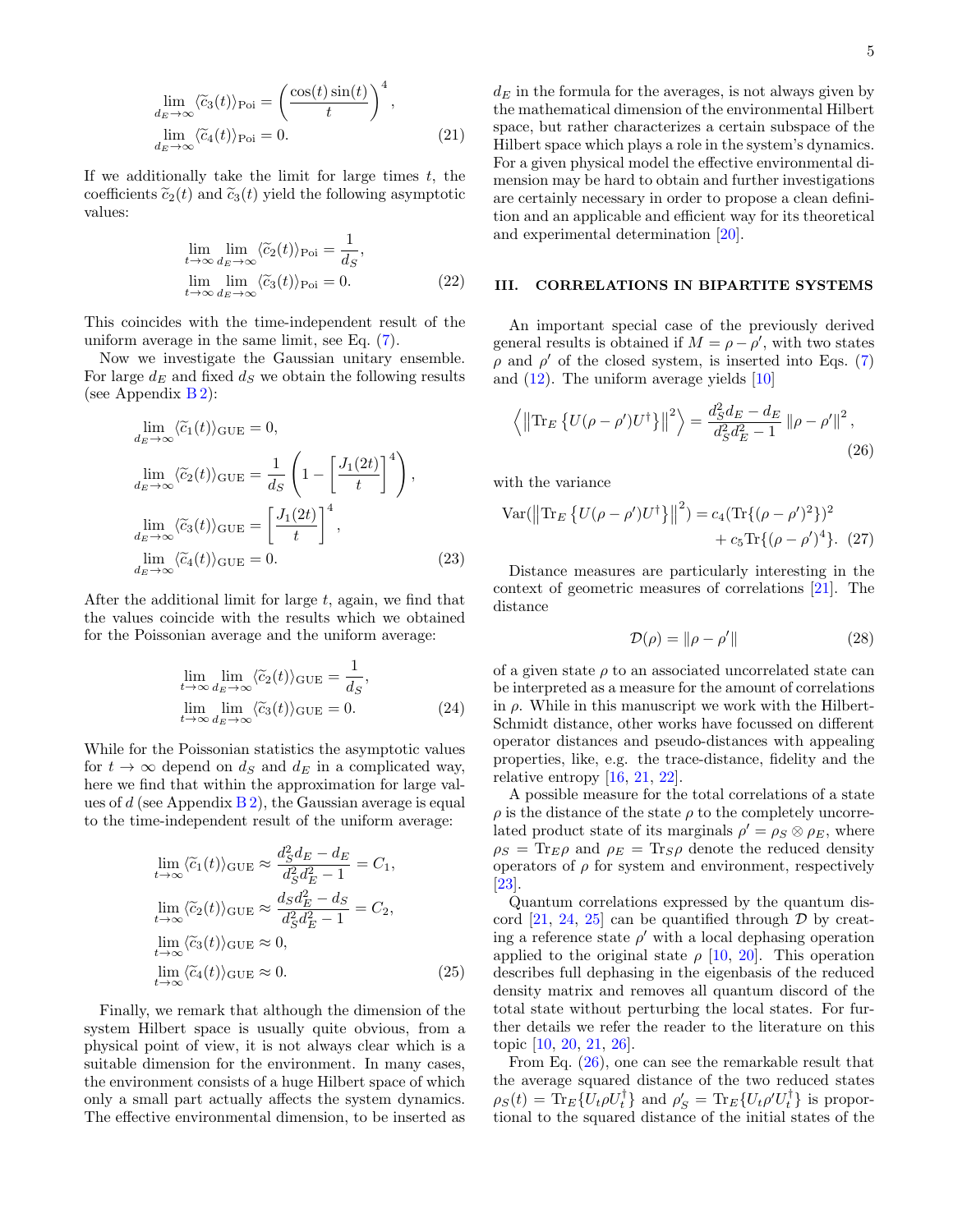composite system. The above examples for  $\rho$  and  $\rho'$  then show that the total correlations or the quantum discord, given by Eq. [\(28\)](#page-4-2) have direct impact on the generic evolution in the open system. This can be used in order to detect properties of the initial states locally [\[10,](#page-14-7) [20\]](#page-14-14).

This direct proportionality can also be observed for the average for general eigenvalue distributions whenever the marginal states of  $\rho$  and  $\rho'$  are equal. More precisely, from Eq.  $(18)$  we find

$$
\left\langle \left\| \text{Tr}_{E} \left\{ W e^{-iDt} W^{\dagger} (\rho - \rho') W e^{iDt} W^{\dagger} \right\} \right\|^{2} \right\rangle
$$
  
=  $\tilde{c}_{1}(t) \left\| \rho - \rho' \right\|^{2},$  (29)

if  $\text{Tr}_E\{\rho - \rho'\} = 0$  and  $\text{Tr}_S\{\rho - \rho'\} = 0$ . This is obviously the case if  $\rho'$  is chosen to be the corresponding product state of  $\rho$ , but also holds for the locally dephased refer-ence state, as described before [\[10,](#page-14-7) [20\]](#page-14-14). The function  $\tilde{c}_1(t)$ is plotted in Fig. [2](#page-3-1) for typical regular and chaotic systems. Equations  $(21)$  and  $(23)$  show that in both cases, this function approaches zero for large  $d_E$ . The same holds for the coefficient in the uniform case, displayed in Eq. [\(26\)](#page-4-1). Hence, we find that the average evolution of an arbitrary pair of quantum states in systems interacting with high-dimensional environments will be increasingly harder to distinguish. We can conclude that in such cases the effect of initial correlations has vanishing influence on the open-system evolution.

# <span id="page-5-0"></span>IV. AVERAGE OPEN-SYSTEM TIME EVOLUTION: DEPOLARIZING CHANNEL

In this section we consider the average time evolution of an open quantum system. Making use of the decomposition of the unitary time evolution operator  $U_t = W \exp{-iDt}W^{\dagger}$ , we find for the average reduced system state

$$
\langle \rho_S(t) \rangle = \text{Tr}_E \{ \underbrace{\langle W \exp\{-iDt\} W^\dagger \rho(0) W \exp\{iDt\} W^\dagger \rangle}_{\langle \rho(t) \rangle} \} \tag{30}
$$

where  $\rho(0)$  denotes the initial state of system and environment. The averaged expression contains four unitary matrices and can therefore be obtained with the aid of the general result [\(A8\)](#page-11-0), with  $X_1 = X_3^{\dagger} = \exp\{-iDt\}$  and  $X_2 = \rho(0)$ . This yields

$$
\langle \rho(t) \rangle = \langle W \exp\{-iDt\} W^{\dagger} \rho(0) W \exp\{iDt\} W^{\dagger} \rangle
$$
  
= 
$$
\frac{d^2 - d^2 |f(t)|^2}{d^2 - 1} I/d + \frac{d^2 |f(t)|^2 - 1}{d^2 - 1} \rho(0).
$$
 (31)

In quantum information theory this map  $\rho(0) \rightarrow \langle \rho(t) \rangle$ is known as a depolarizing channel [\[16\]](#page-14-10). For the reduced dynamics we obtain the same map,

$$
\langle \rho_S(t) \rangle = \frac{d^2 - d^2 |f(t)|^2}{d^2 - 1} I/d_S + \frac{d^2 |f(t)|^2 - 1}{d^2 - 1} \rho_S(0),\tag{32}
$$

with the initial reduced state  $\rho_S(0) = \text{Tr}_E \rho(0)$ . Note that in contrast to the usual experience with open quantum systems, this map is always well-defined and completely positive, depending only on the initial reduced state  $\rho_S(0)$  regardless of the initial correlations which may be present in  $\rho(0)$  [\[23\]](#page-14-17).

This map has been studied previously in Ref. [\[9\]](#page-14-6) where the non-Markovianity of this quantum channel was investigated as a function of the level statistics. A detailed analysis of the statistical implications for the reduced density matrix at the outcome of this channel was carried out in Ref. [\[12\]](#page-14-4).

# <span id="page-5-1"></span>V. GENERIC DYNAMICS OF SYSTEM-ENVIRONMENT PURE STATE ENTANGLEMENT

As another application of the results of Eqs. [\(7\)](#page-1-1) and [\(18\)](#page-3-0), we consider the special case of  $M = \rho$ , where  $\rho$  is an arbitrary fixed state of the total system. The term on the left-hand side of these equations then yields the unitary average value of the purity of the reduced system states.

The purity  $\mathcal{P}(\rho_S)$  is defined as  $\text{Tr}(\rho_S^2)$ . It attains the maximal value of 1 if and only if the state  $\rho_S$  is pure. The minimal value is given by  $1/d<sub>S</sub>$  and is reached for the maximally mixed state  $\rho_S = I/d_S$ . The reduced purity is an especially interesting observable in the context of quantum correlations since it reveals the degree of entanglement in pure bipartite states. A maximally mixed state in the subsystem corresponds to a maximally entangled state in the closed system, while a pure reduced state corresponds to a separable total state [\[22,](#page-14-16) [27\]](#page-14-21). Many studies on properties of random states have focussed on purity [\[28,](#page-14-22) [29\]](#page-14-23), entanglement [\[30](#page-14-24)[–35\]](#page-14-25) and the connection to decoherence mechanisms [\[28\]](#page-14-22).

By Eq. [\(7\)](#page-1-1) we obtain the time-independent value for a uniform average, to be discussed in the next section, while the result of Eq. [\(18\)](#page-3-0) depends on time and on the eigenvalue distribution and will be discussed in Sec. [V B.](#page-6-0)

### <span id="page-5-2"></span>A. The uniform average

In the case of a uniform average over the unitary group we get the following connection between the average value and the initial purity:

$$
\langle \mathcal{P}(\rho_S) \rangle = \frac{(d_S^2 d_E - d_E) \mathcal{P}(\rho) + d_S d_E^2 - d_S}{d_S^2 d_E^2 - 1}.
$$
 (33)

It is remarkable that the right-hand side of Eq. [\(33\)](#page-5-2) only depends on the purity  $\mathcal{P}(\rho)$  of the initial state of the closed system and the dimensions of system and environment. In the following we consider a pure state  $\rho = |\Psi\rangle\langle\Psi|$  of the closed system with  $P(\rho) = 1$ . The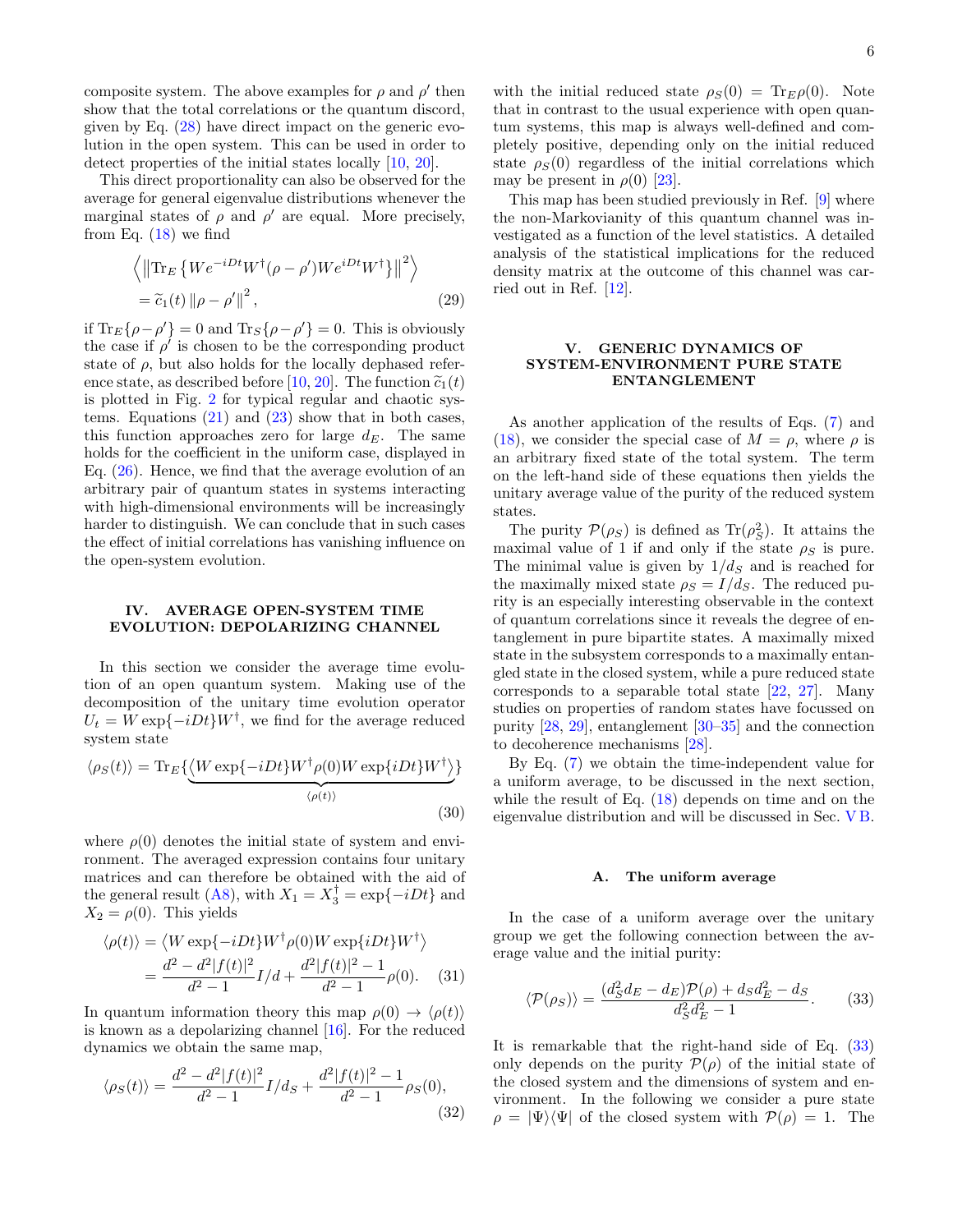

<span id="page-6-1"></span>FIG. 3. (Color online) Average open-system purity within one standard deviation as a function of  $d_E$  for different values of  $d_S$ . The asymptotic value is given by  $1/d_S$ . Absolute and relative error decrease for increasing dimensions.

variance, Eq.  $(12)$ , can be simplified to

$$
\text{Var}[\mathcal{P}(\rho_S)] = \frac{2(d_E^2 - 1)(d_S^2 - 1)}{(d_S d_E + 1)^2 (d_S d_E + 2)(d_S d_E + 3)}.
$$
 (34)

For large values of  $d_E$ , the average purity behaves as

$$
\langle \mathcal{P}(\rho_S) \rangle \sim \frac{1}{d_S} + \left(1 - \frac{1}{d_S^2}\right) \frac{1}{d_E}.
$$
 (35)

The asymptotic value  $1/d_S$  for  $d_E \to \infty$  corresponds to a maximally mixed state and, hence, to maximal amount of entanglement in the bipartite system. As it was foreshadowed by the general considerations displayed in Fig. [1](#page-2-0) we find that the variance vanishes in the limit of large environmental dimensions,  $Var[\mathcal{P}(\rho_S)] \to 0$  for  $d_E \to \infty$ . The same holds true for the relative fluctuations which for large  $d_E$  behave as

$$
\frac{\sqrt{\text{Var}[\mathcal{P}(\rho_S)]}}{\langle \mathcal{P}(\rho_S) \rangle} \sim \sqrt{\frac{2(d_S^2 - 1)}{d_S^2}} \frac{1}{d_E}.
$$
 (36)

For high dimensions the pure state entanglement between system and environment after the time evolution with respect to an average unitary operator demonstrates a universal behavior. The asymptotic value depends only on the dimensions of system and environment: For large  $d_E$  the total system approaches the maximally entangled state while the fluctuations around the average value decrease to zero. This confirms the conclusion that generic states of high-dimensional systems contain large amounts of entanglement [\[8,](#page-14-26) [36](#page-14-27)[–40\]](#page-14-28). Fig. [3](#page-6-1) shows the dependence



<span id="page-6-4"></span>FIG. 4. (Color online) Generic subsystem purity evolution in a regular system for a pure initial state of the total system. All average values refer to Poissonian statistics. The generic evolution is plotted for two different systems, each for the examples of an initially pure and a maximally mixed state of the reduced system. After a few oscillations the asymptotic value is reached. The dependence of this value on the initial reduced purity vanishes for larger dimensions.

of the average purity within one standard deviation on the environmental dimension for four different system sizes.

# <span id="page-6-2"></span><span id="page-6-0"></span>B. The average for general random matrix ensembles

By inserting  $M = \rho = |\Psi\rangle\langle\Psi|$  into Eq. [\(18\)](#page-3-0), we get a time-dependent average of the reduced state's purity,

$$
\langle \mathcal{P}(\rho_S(t)) \rangle = \tilde{c}_1(t) + \tilde{c}_2(t) + (\tilde{c}_3(t) + \tilde{c}_4(t)) \langle \mathcal{P}(\rho_S(0)) \rangle, \tag{37}
$$

which additionally depends on the initial subsystem purity  $\langle \mathcal{P}(\rho_S(0)) \rangle$ . This stems from the terms  $|| \text{Tr}_E \rho ||^2$  and  $\|\text{Tr}_S \rho\|^2$ , which are equal for a pure state. The average corresponds to an average over the eigenvectors using the Haar measure while the eigenvalue distribution is implicitly included in the constants  $\tilde{c}_1(t), \ldots, \tilde{c}_4(t)$ . Since a pure state remains pure under unitary evolution, the above equation characterizes the entanglement between system and environment for any time  $t$ . Hence, Eq.  $(37)$ can be interpreted as the generic system-environment pure state entanglement evolution.

After additionally averaging the coefficients with respect to a certain eigenvalue distribution, symbolically represented by the subscript EVD, the subsystem purity evolution is given by

<span id="page-6-3"></span>
$$
\langle \mathcal{P}(\rho_S(t)) \rangle_{\text{EVD}} = \frac{d_S + d_E}{d_S d_E + 1} + \frac{(d_S + d_E)(\langle g(t) \rangle_{\text{EVD}} - 2d_S d_E \langle \Re\{f(t)^2 f^*(2t)\} \rangle_{\text{EVD}})}{(d_S d_E - 1)(d_S d_E + 1)(d_S d_E + 3)} + \frac{2d_S d_E \langle \Re\{f(t)^2 f^*(2t)\} \rangle_{\text{EVD}} - \langle g(t) \rangle_{\text{EVD}}}{(d_S d_E - 1)(d_S d_E + 3)} \langle \mathcal{P}(\rho_S(0)) \rangle, \tag{38}
$$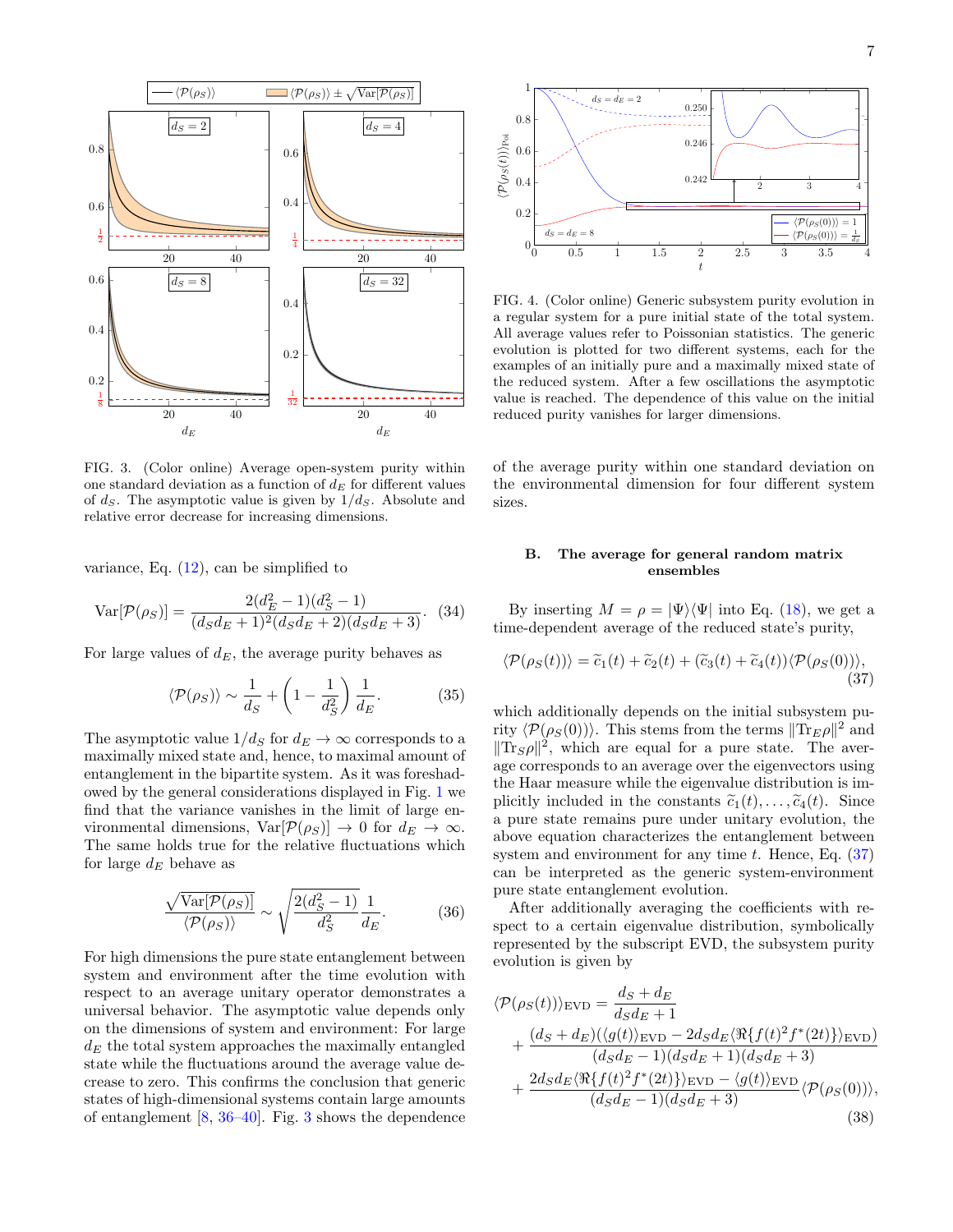

<span id="page-7-1"></span>FIG. 5. (Color online) Dependence of the subsystem purity evolution on the initial value. The plot shows a system with dimensions  $d_S = 32$  and  $d_E = 128$  and five different equidistant values of the initial purity between a pure and a maximally mixed state. *Inlays:* Magnification of the oscillations, which for the GUE are one order of magnitude smaller than for the Poissonian distribution.

with  $g(t) = 4|f(t)|^2 - |f(2t)|^2 - d_S^2 d_E^2 |f(t)|^4$ . The average values of these coefficients can now be obtained by inserting the respective average values of the functions of  $f(t)$ . The derivations of these are given in Appendix [B.](#page-12-1)

We start with an analysis of regular systems, described by Poissonian level statistics. Inserting the corresponding averages into Eq.  $(38)$  yields the generic pure state entanglement evolution in a regular complex open system. This function is plotted in Fig. [4](#page-6-4) for bipartite systems of equal sizes. We see that the reduced purity reaches an asymptotic value after some transient time  $t$ . This value depends on the initial subsystem purity but the dependence weakens for high values of  $d_E$ . The corresponding limit yields the same result as for the uniform average:

$$
\lim_{d_E \to \infty} \lim_{t \to \infty} \langle \mathcal{P}(\rho_S(t)) \rangle_{\text{Poi}} = \frac{1}{d_S}.
$$
 (39)

Next, we investigate the generic evolution of the same quantity for typical chaotic systems, represented by the Gaussian unitary ensemble. In order to simplify calculations, we employ an approximation for large values of d which is introduced in the Appendix  $B2$ . Then, the asymptotic value for large times t becomes independent of the initial subsystem purity,

$$
\lim_{t \to \infty} \langle \mathcal{P}(\rho_S(t)) \rangle_{\text{GUE}} \approx \frac{d_S + d_E}{d_S d_E + 1}.
$$
 (40)

An additional limit for large  $d_E$  leads to the same result as the Poissonian and uniform averages,

$$
\lim_{t \to \infty} \lim_{d_E \to \infty} \langle \mathcal{P}(\rho_S(t)) \rangle_{\text{GUE}} = \frac{1}{d_S},\tag{41}
$$

The dependence on the initial subsystem purity is elucidated in Fig. [5](#page-7-1) for a high-dimensional system. Since the Hilbert space dimension is large, all initial states evolve towards the same asymptotic value close to the maximally mixed state for both averages—a dependence on



<span id="page-7-2"></span>FIG. 6. (Color online) A close up comparison of the average purity evolution is shown for  $d<sub>S</sub> = 4$  and different environmental dimensions. The continuous lines correspond to the initially pure reduced state and the dashed lines represent the evolution of the initially maximally mixed reduced state.

the initial state can only be observed for small times. The overall shape of the two average evolutions is very similar although the oscillations are less pronounced for the GUE.

A comparison of the generic evolution between Poissonian eigenvalue statistics and the GUE is shown in Fig. [6.](#page-7-2) The universality for large Hilbert space dimensions can be observed graphically: The gap between the asymptotic values for  $t \to \infty$  of two different initial states vanishes as the environmental dimension increases.

# <span id="page-7-0"></span>VI. EQUILIBRATION OF GENERIC QUANTUM SYSTEMS

As a final application for the general unitary average values, we study the thermalization process of a complex quantum system – a problem which has attracted a significant amount of interest recently [\[11,](#page-14-29) [17,](#page-14-11) [41–](#page-14-30)[45\]](#page-14-31). Before dealing with the evolution of a generic open system we start out with the simpler case of closed-system dynamics. Observation of the distance between the state at time t and the thermal equilibrium state allows to draw conclusions about the thermalization process. In this chapter we will derive explicit equations for the average evolution of this quantity depending on system parameters and the initial conditions. These can be used to infer whether or not a system will thermalize completely, i.e., the distance gets arbitrarily small for large times. In this case also the average time needed to reach the thermal equilibrium state up to a given proximity can be obtained.

### A. Closed system thermalization

The equilibration process can be quantified by the distance of the state  $\rho(t) = U_t \rho(0) U_t^{\dagger}$  at time t to the thermal equilibrium state  $\rho_G = e^{-\beta H}/Z$ , where  $Z =$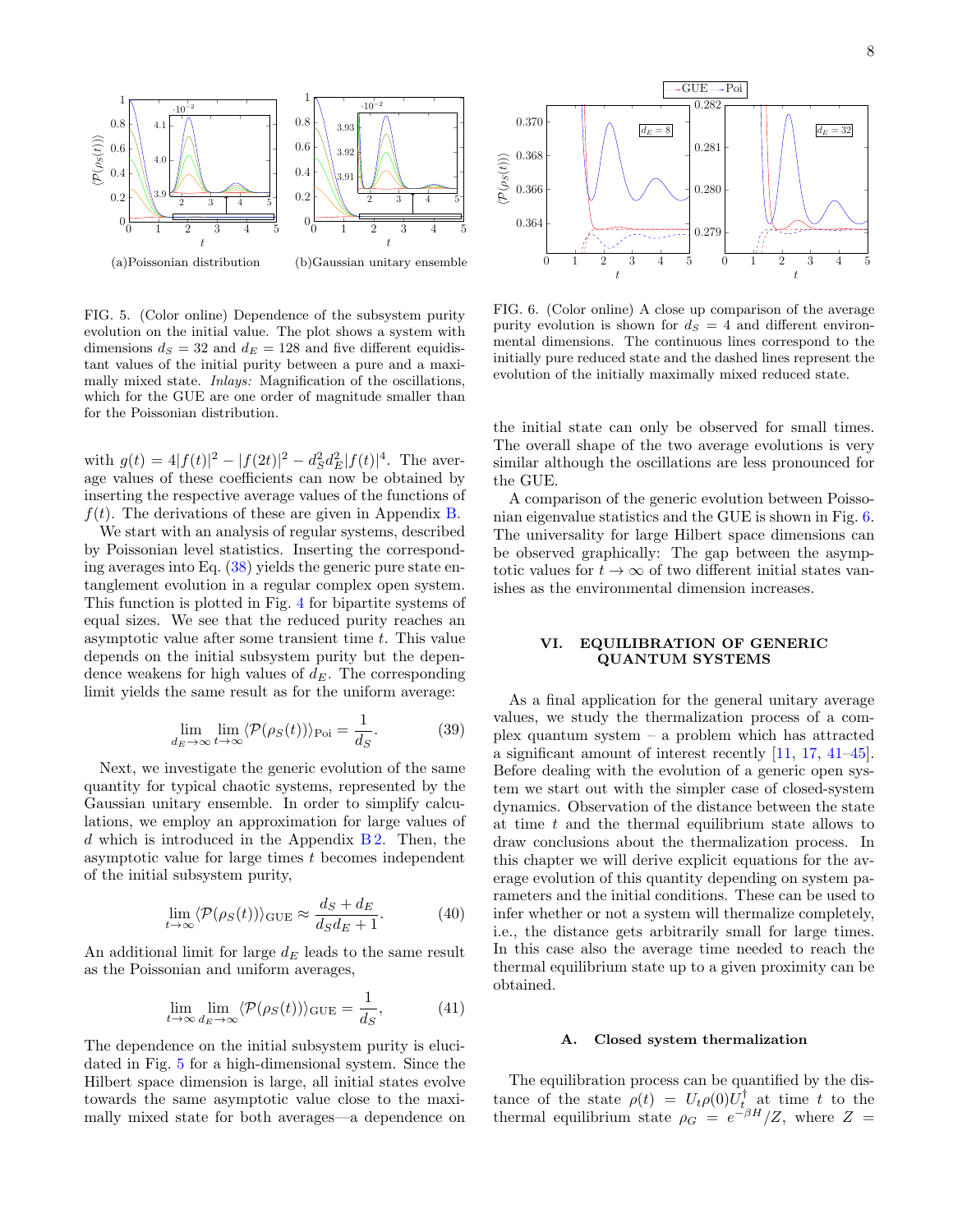

<span id="page-8-1"></span>FIG. 7. (Color online) The dependence of the average thermal purity on the inverse temperature  $\beta$  is plotted for Poissonian level spacings and the GUE with  $d = 4$ . Increasing temperature decreases the average purity as the Gibbs state gets closer to the maximal mixture. At low temperatures, regular systems have generically a higher thermal purity than chaotic systems.

 $\text{Tr}\{e^{-\beta H}\}\$  and  $\beta = 1/kT$  with the Boltzmann constant  $k$  and the temperature T. As in previous sections, we rewrite the time evolution operator as  $U_t = We^{-iDt}W^{\dagger}$ . In this decomposition the thermal equilibrium state can be expressed as  $\rho_G = W(e^{-\beta D}/Z)W^{\dagger}$ . For the Hilbert-Schmidt distance we get

$$
\|\rho_G - \rho(t)\|^2
$$
  
=  $||W(e^{-\beta D}/Z)W^{\dagger} - We^{-iDt}W^{\dagger}\rho(0)We^{iDt}W^{\dagger}||^2$   
=  $||W(e^{-\beta D}/Z)W^{\dagger}||^2 + ||We^{-iDt}W^{\dagger}\rho(0)We^{iDt}W^{\dagger}||^2$   
-  $2\text{Tr}\{W(e^{-\beta D}/Z)W^{\dagger}We^{-iDt}W^{\dagger}\rho(0)We^{iDt}W^{\dagger}\}.$  (42)

Integration over W employing the Haar measure yields

$$
\left\langle \|\rho_G - \rho(t)\|^2 \right\rangle = \mathcal{P}(\rho_G) + \mathcal{P}(\rho(0))
$$

$$
- 2\text{Tr}\{e^{-\beta D}/Z \underbrace{\langle W^\dagger \rho(0)W \rangle}_{I/d}\}
$$

$$
= \mathcal{P}(\rho_G) + \mathcal{P}(\rho(0)) - 2/d, \qquad (43)
$$

where we have used the invariance property of the trace under cyclic permutations to eliminate some of the unitary operators. Note that the result does not depend on time any more, even though the time dependence has been preserved in the unitary averaging process. It can immediately be confirmed that the value zero is reached for the case where both states  $\rho(0)$  and  $\rho<sub>G</sub>$  are maximally mixed. This corresponds to a thermal state of infinite temperature and minimal purity of  $1/d$ . All other cases yield nonzero values since the purity is bounded by  $1/d \leq \mathcal{P}(\rho) \leq 1$ . The purity of the Gibbs state can be expressed in terms of the eigenvalues of H:

$$
\mathcal{P}(\rho_G) = \text{Tr}e^{-2\beta D} / (\text{Tr}e^{-\beta D})^2 = f(-2i\beta) / f(-i\beta)^2,
$$
\n(44)



<span id="page-8-2"></span>FIG. 8. (Color online) Average purity of the Gibbs state for regular systems with fixed value of  $\beta = 10$  as a function of d. The data was obtained by Monte Carlo sampling of energy values and each point corresponds to an average over 10, 000 samples.

with  $f(t)$  as in Eq. [\(19\)](#page-3-2). Due to the negative exponents, the average value of  $\mathcal{P}(\rho_G)$  for different eigenvalue distributions cannot be tackled with the same straightforward approach which was used for the previously occuring functions of  $f(t)$ . For this term we have to explicitly carry out the integration

$$
\langle \mathcal{P}(\rho_G) \rangle = \int dE_1 \dots \int dE_d P(E_1, \dots, E_d) \frac{\sum_{i=1}^d e^{-2\beta E_i}}{\left(\sum_{i=1}^d e^{-\beta E_i}\right)^2},\tag{45}
$$

where  $P(E_1, \ldots, E_d)$  denotes the probability for the set of energy levels  $\{E_1, \ldots, E_d\}$ , see e.g. [\[15\]](#page-14-9). While for the Poissonian level spacing the energy levels are uniformly distributed, we get for the GUE  $[15]$ 

$$
P_{\text{GUE}}(E_1, ..., E_d) = c \prod_{i < j}^{1, ..., d} (E_i - E_j)^2 \exp\left(-\sum_{i=1}^d E_i^2\right),\tag{46}
$$

with a normalization constant c. For both classes of systems this integral can be evaluated numerically for low dimensions. Furthermore, the absence of correlations in the regular spectrum allows to obtain average values of Eq. [\(44\)](#page-8-0) even for higher dimensions by Monte Carlo sampling of equally distributed eigenenergies within the spectral span, which is determined by the normalization of the interaction strength. The dependence of  $\langle \mathcal{P}(\rho_G) \rangle$ on  $\beta$  is shown for 2 × 2-systems in Fig. [7](#page-8-1) for both distributions and Fig. [8](#page-8-2) shows how the average thermal purity of regular systems depends on  $d_E$ .

### B. Open system thermalization

<span id="page-8-0"></span>Next we want to refine our approach to the thermalization of quantum systems in contact with an environment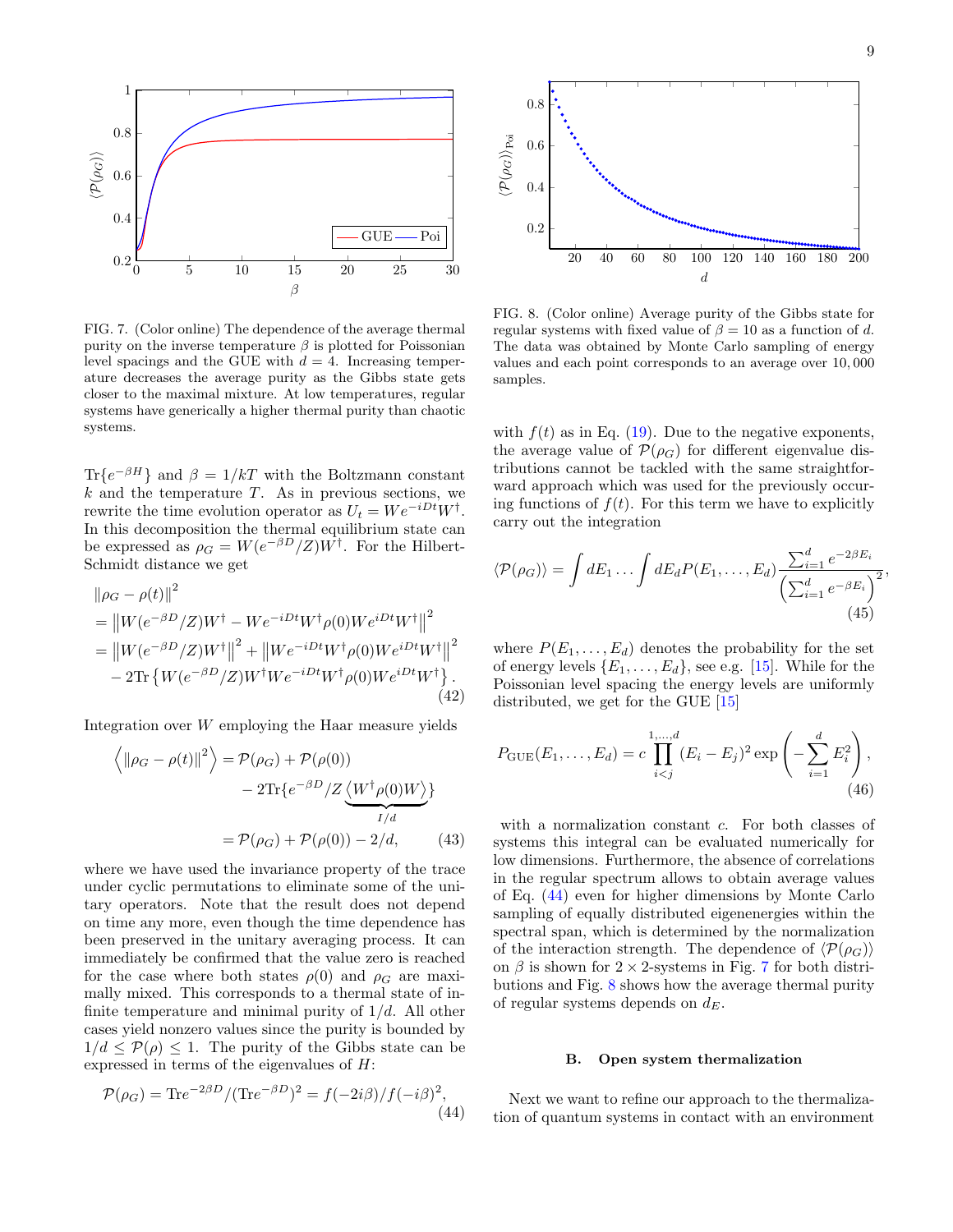and from Eq. [\(18\)](#page-3-0) we obtain for  $M = \rho(0)$ ,

$$
\|\text{Tr}_{E}\{\rho_{G} - \rho(t)\}\|^{2}
$$
\n
$$
= \|\text{Tr}_{E}\{W(e^{-\beta D}/Z)W^{\dagger}\}\|^{2}
$$
\n
$$
+ \|\text{Tr}_{E}\{We^{-iDt}W^{\dagger}\rho(0)We^{iDt}W^{\dagger}\}\|^{2}
$$
\n
$$
- 2\text{Tr}\{\text{Tr}_{E}\{W(e^{-\beta D}/Z)W^{\dagger}\}\}\times \text{Tr}_{E}\{We^{-iDt}W^{\dagger}\rho(0)We^{iDt}W^{\dagger}\}\}.
$$
\n(47)

After taking the unitary average of this quantity, we can identify the first two terms with already known expressions. Inserting  $M = e^{-\beta D}/Z$  into Eq. [\(7\)](#page-1-1) yields

$$
\left\langle \left\| \text{Tr}_{E} \{ W(e^{-\beta D}/Z) W^{\dagger} \} \right\|^{2} \right\rangle = C_{1} \mathcal{P}(\rho_{G}) + C_{2}, \quad (48)
$$

$$
\langle \left\| \text{Tr}_{E} \{ W e^{-iDt} W^{\dagger} \rho(0) W e^{iDt} W^{\dagger} \} \right\|^{2} \rangle
$$
  
=  $\tilde{c}_{1}(t) \mathcal{P}(\rho(0)) + \tilde{c}_{2}(t) + \tilde{c}_{3}(t) \mathcal{P}(\rho_{S}(0)) + \tilde{c}_{4}(t) \mathcal{P}(\rho_{E}(0)).$  (49)

Averaging the third term requires knowledge of the sixth moment function of the unitary group:

$$
2\text{Tr}\left\{\text{Tr}_{E}\{W(e^{-\beta D}/Z)W^{\dagger}\}\text{Tr}_{E}\{We^{-iDt}W^{\dagger}\rho(0)We^{iDt}W^{\dagger}\}\right\}
$$
\n
$$
=2\sum_{ijkl}\langle\varphi_{i}\chi_{j}|W(e^{-\beta D}/Z)W^{\dagger}|\varphi_{k}\chi_{j}\rangle\langle\varphi_{k}\chi_{l}|We^{-iDt}W^{\dagger}\rho(0)We^{iDt}W^{\dagger}|\varphi_{i}\chi_{l}\rangle
$$
\n
$$
=2\sum_{ijl}\langle\varphi_{i}\chi_{j}|\underbrace{W(e^{-\beta D}/Z)W^{\dagger}(I\otimes|\chi_{j}\rangle\langle\chi_{l}|)We^{-iDt}W^{\dagger}\rho(0)We^{iDt}W^{\dagger}|\varphi_{i}\chi_{l}\rangle}_{\langle\ldots\rangle\to\mathbb{E}^{(6)}(e^{-\beta D}/Z,I\otimes|\chi_{j}\rangle\langle\chi_{l}|,e^{-iDt},\rho(0),e^{iDt})}
$$
\n
$$
(50)
$$

The derivation of the general function  $\mathbb{E}^{(6)}$  is given in the appendix [A 3.](#page-11-1) Here, we are particularly interested in the special case of  $\mathbb{E}^{(6)}(e^{-\beta D}/Z, I \otimes$  $|\chi_j\rangle\langle\chi_l|, e^{-iDt}, \rho(0), e^{iDt}$ , implying the choice of operators

$$
X_1 = e^{-\beta D}/Z, X_2 = I \otimes |\chi_j\rangle \langle \chi_l|,
$$
  
\n
$$
X_3 = X_5^{\dagger} = e^{-iDt}, X_4 = \rho(0),
$$
\n(51)

$$
\begin{array}{c}\n\begin{array}{c}\n\frac{1}{2} \\
\frac{1}{2} \\
\frac{1}{2} \\
\frac{1}{2} \\
\frac{1}{2} \\
\frac{1}{2} \\
\frac{1}{2} \\
\frac{1}{2} \\
\frac{1}{2} \\
\frac{1}{2} \\
\frac{1}{2} \\
0\n\end{array}\n\end{array}
$$

<span id="page-9-1"></span>FIG. 9. (Color online) Generic equilibration in the limit of infinite-dimensional environments for regular and chaotic systems.

which yields the simple result

<span id="page-9-0"></span>
$$
2\sum_{ijl} \langle \varphi_i \chi_j |
$$
  
 
$$
\times \mathbb{E}^{(6)}(e^{-\beta D}/Z, I \otimes |\chi_j\rangle \langle \chi_l|, e^{-iDt}, \rho(0), e^{iDt}) |\varphi_i \chi_l\rangle
$$
  
= 2/d<sub>S</sub>. (52)

Inserting this into Eq.  $(50)$ , we finally obtain

$$
\left\langle \left\| \text{Tr}_{E} \{ \rho_{G} - \rho(t) \} \right\|^{2} \right\rangle = C_{1} \mathcal{P}(\rho_{G}) + C_{2} + \tilde{c}_{1}(t) \mathcal{P}(\rho(0)) + \tilde{c}_{2}(t) + \tilde{c}_{3}(t) \mathcal{P}(\rho_{S}(0)) + \tilde{c}_{4}(t) \mathcal{P}(\rho_{E}(0)) - \frac{2}{d_{S}}.
$$
\n(53)

The coefficients  $C_1, C_2$  and  $\tilde{c}_1(t), \ldots, \tilde{c}_4(t)$  are wellknown and the latter are also functions of  $f(t)$ . Averaging this result for certain eigenvalue distributions of the Hamiltonian again enables us to study the influence of level statistics and quantum chaos [\[42\]](#page-14-32). We find remarkably simple expressions for the asymptotic values of large  $d_E$ :

$$
\lim_{d_E \to \infty} \left\langle \left\| \text{Tr}_E \{ \rho_G - \rho(t) \} \right\|^2 \right\rangle_{\text{Poi}} = c_0 \left[ \frac{\cos(t) \sin(t)}{t} \right]_0^4 \tag{54}
$$

and

$$
\lim_{d_E \to \infty} \left\langle \left\| \text{Tr}_E \{ \rho_G - \rho(t) \} \right\|^2 \right\rangle_{\text{GUE}} = c_0 \left[ \frac{J_1(2t)}{t} \right]^4, \tag{55}
$$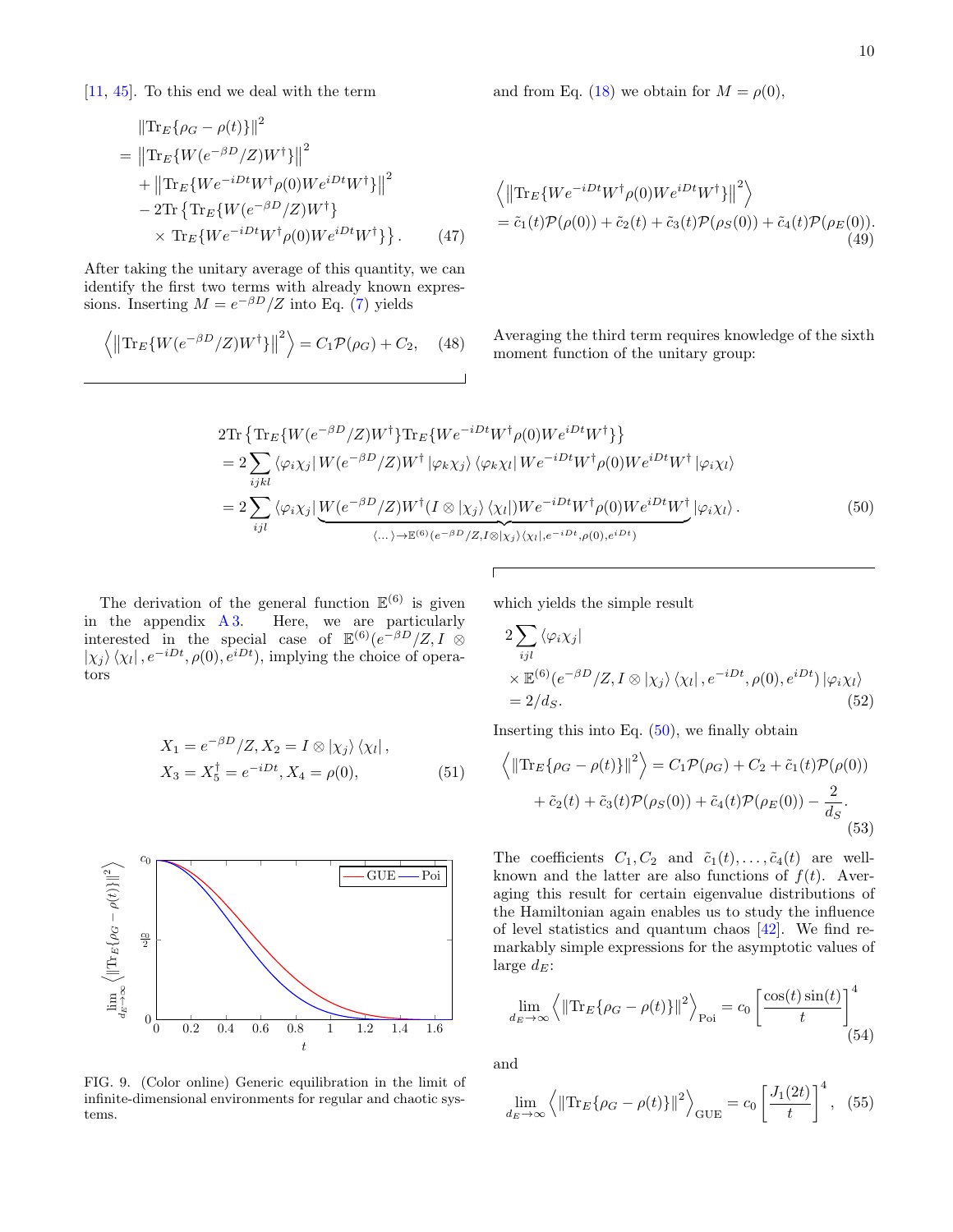with  $c_0 = \mathcal{P}(\rho_S(0)) - 1/d_S$ . We see that both functions describe an oscillating, algebraic decay to zero. Thus, for both eigenvalue distributions we find on average an asymptotic convergence to the thermal equilibrium state, see Fig. [9.](#page-9-1) While in the case of Poissonian level statistics the average squared Hilbert-Schmidt distance decays as  $t^{-4}$ , the same quantity behaves as  $t^{-6}$  for the Gaussian unitary ensemble.

# VII. CONCLUSIONS

Employing general group theoretic results of Collins and Sniady  $[13]$  $[13]$  we have derived the explicit form of a class of operator-valued averages over the Haar measure. These were used to provide a tool-box for a variety of physically motivated applications. The thereby obtained expressions can be interpreted as averages over all possible time evolutions. Motivated by the foundations of statistical mechanics, we assume that the dynamics of generic complex quantum systems is well represented by the average value. This is endorsed explicitly for highdimensional systems by our results, showing a vanishing variance in the limit of  $d_E \to \infty$  which is also in agreement with concentration of measure arguments. Due to a generalization of the uniform result for general eigenvalue distributions of the total system, detailed analysis of the effect of level statistics can be performed using methods of random matrix theory.

To exemplify the general applicability and flexibility of our results we have investigated a series of topics associated with open quantum systems and related fields, which are of current interest. We obtain particularly simple results for the Hilbert-Schmidt distance of two quantum states in the open system, which was applied in the context of system-environment correlations. Our results suggest an observable signature of the total state correlations on a generic open-system evolution, which vanishes in the limit of large  $d_E$ .

Furthermore, we have investigated the generic evolution of system-environment entanglement in a pure total state. Using exact analytical expressions, we have found a universal evolution towards the maximally entangled state with vanishing variance in the limit of large environmental dimensions. These results were confirmed by an analysis of the generic time evolution for regular and chaotic systems.

Finally, we have studied the thermalization process of complex quantum systems. The average distance of the time-dependent reduced density operator to the reduced thermal equilibrium state was given as a function of time depending on system parameters and initial conditions. While generic closed systems never completely evolve from a non-equilibrium condition into equilibrium, high-dimensional environments lead to thermalization of generic open systems: As we have shown the average squared Hilbert-Schmidt distance exhibits an algebraically decaying oscillation, where however regular

and chaotic systems decay with different powers of time.

Using the results presented in this paper, expectation values for dynamical expressions of complex open systems can be investigated analytically. This may be especially useful if instead of the exemplary analysis of a particular model system, the expected performance of a method in generic systems is of interest.

### ACKNOWLEDGMENTS

M.G. thanks the German National Academic Foundation for support.

#### Appendix A: Moments of the unitary group

In this section we summarize our findings on the unitary averages based on the general results of Collins and Sniady  $[13]$  $[13]$ . For additional details and terminology we refer the reader to the standard literature on group theory, see, e.g., Refs. [\[46,](#page-14-33) [47\]](#page-14-34) and to the original publications on Weingarten functions [\[13,](#page-14-5) [48,](#page-14-35) [49\]](#page-14-36). Reference [\[13\]](#page-14-5) provides a method to obtain exact expressions for average values of the form

$$
\mathbb{E}^{(q+1)}(X_1,\ldots,X_q) = \int d\mu(U) U X_1 U^{\dagger} X_2 U \ldots U X_q U^{\dagger},
$$
\n(A1)

where  $X_1, \ldots, X_q$  are arbitrary operators on a ddimensional Hilbert space  $\mathcal H$  and  $d\mu$  denotes the Haar measure on the unitary group  $\mathcal{U}(d)$ . The expression involves an integration over  $n = q + 1$  unitary matrices and is therefore called an nth moment function of the unitary group. While for higher-order terms we have to make use of the above result, one can obtain moments up to the order of  $q = 4$  also by elementary arguments using only the invariance property of the Haar measure,  $d\mu(U) = d\mu(UV) = d\mu(VU), \forall U, V \in \mathcal{U}(d)$ . The second moment function  $\mathbb{E}^{(2)}(X) = \int d\mu(U) U X U^{\dagger}$  is a trivial consequence of this invariance property. In fact,  $\mathbb{E}^{(2)}(X)$ commutes with every unitary matrix  $V$  since

$$
V \mathbb{E}^{(2)}(X) V^{\dagger} = \int d\mu (VU) VU X (VU)^{\dagger}
$$

$$
= \int d\mu (W) W X W^{\dagger}
$$

$$
= \mathbb{E}^{(2)}(X).
$$

Using the irreducibility of the group of unitary matrices and Schur's Lemma we conclude that  $\mathbb{E}^{(2)}(X)$  is proportional to the *d*-dimensional identity matrix:  $\mathbb{E}^{(2)}(X) =$  $cI$ . The constant factor  $c$  can be obtained by taking the trace of both expressions:  $\text{Tr }\mathbb{E}^{(2)}(X) = cd = \text{Tr}X,$ and we obtain the general form of the second moment function as  $\mathbb{E}^{(2)}(X) = \text{Tr}X \cdot I/d$ . An elementary derivation of the fourth moment function has been provided in Ref. [\[10\]](#page-14-7).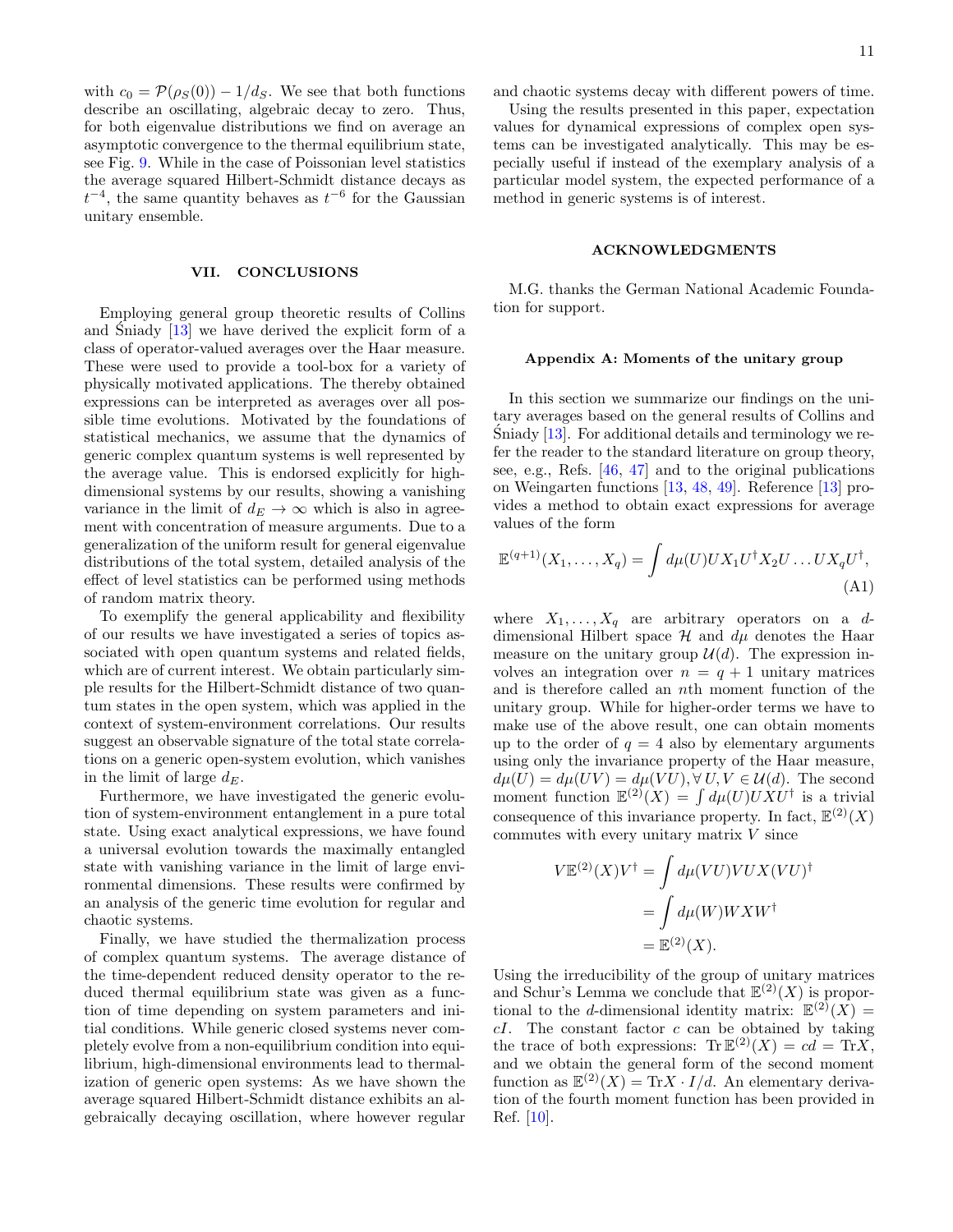The elements of the matrix denoted by a capital letter will be denoted by the corresponding lowercase letter, leading to the correspondence of matrix elements  $x_{ij}^{\alpha}$ ,  $u_{ij}$  and matrices  $X_{\alpha}$ , U respectively. We rewrite the expression for the *n*th moment function  $\mathbb{E}^{(q+1)}(X_1,\ldots,X_q)$ with  $n = q + 1$  in terms of the elements:

$$
\left(\mathbb{E}^{(q+1)}(X_1,\ldots,X_q)\right)_{ij}
$$
\n
$$
= \sum_{k_1,\ldots,k_{2q}} \left\langle u_{ik_1} x_{k_1k_2}^1 u_{k_3k_2}^* \ldots u_{k_{2q-2}k_{2q-1}} x_{k_{2q-1}k_{2q}}^q u_{jk_{2q}}^* \right\rangle
$$
\n
$$
= \sum_{k_1,\ldots,k_{2q}} x_{k_1k_2}^1 \ldots x_{k_{2q-1}k_{2q}}^q
$$
\n
$$
\times \left\langle u_{ik_1} \ldots u_{k_{2q-2}k_{2q-1}} u_{ik_3k_2}^* \ldots u_{jk_{2q}}^* \right\rangle. \tag{A2}
$$

The expression  $\langle u_{ik_1} \dots u_{k_{2q-2}k_{2q-1}} u_{k_3k_2}^* \dots u_{jk_{2q}}^* \rangle$  is called the nth moment of the unitary group, involving the average of a product of  $n$  elements of a unitary matrix. Since all odd moments are equal to zero  $[13]$ , we write  $n = 2m$ . The result for the *n*th moment is a consequence of the Schur-Weyl duality [\[13\]](#page-14-5):

$$
\left\langle u_{i_1 j_1} \dots u_{i_m j_m} u_{i'_1 j'_1}^* \dots u_{i'_m j'_m}^* \right\rangle
$$
  
= 
$$
\sum_{\sigma, \tau \in S_m} \delta_{i_1 i'_{\sigma(1)}} \dots \delta_{i_m i'_{\sigma(m)}} \delta_{j_1 j'_{\tau(1)}} \dots \delta_{j_m j'_{\tau(m)}} W g \left( \tau \sigma^{-1} \right),
$$
  
(A3)

where

$$
Wg(\sigma) = \frac{1}{(m!)^2} \sum_{\lambda \vdash m} \frac{\chi_{\lambda}(e)^2 \chi_{\lambda}(\sigma)}{s_{\lambda,d}(1)} \tag{A4}
$$

denotes the Weingarten function, and the Schur function evaluated on d copies of x is written as  $s_{\lambda,d}(x) =$  $s_{\lambda,d}(x,\ldots,x)$ . The sum in Eq. [\(A4\)](#page-11-2) is carried out over all partitions  $\lambda$  of m, denoted by  $\lambda \vdash m$ . The characters of the irreducible representations of  $\mathcal{S}_m$  labeled by partitions  $\lambda$  and evaluated on the element  $\sigma$  are represented by  $\chi_{\lambda}(\sigma)$  and e denotes the identity. The value of the Schur function for  $x = 1$  can be determined with the help of the following lemma [\[13\]](#page-14-5): For any  $\lambda \vdash m$  one has

$$
s_{\lambda,d}(1) = \frac{1}{m!} \sum_{\tau \vdash m} d^{c(\tau)} \chi_{\lambda}(\tau) Z_{\tau}, \tag{A5}
$$

where  $c(\tau)$  denotes the number of cycles of  $\tau$  and  $Z_{\tau}$  the number of elements for the conjugacy class associated with  $\tau$ . With this result it is possible to obtain the exact expression for the nth moment of the unitary group given that the character table of  $\mathcal{S}_m$  with respect to the irreducible characters labeled by partitions of  $m$  and the number of constituents of the corresponding conjugacy classes are known.

# 2. The fourth moment

The fourth moment contains an integral over four unitary matrices, hence, according to Eq.  $(A3)$ , we have  $m = 2$ . The conjugacy classes and characters of the symmetric group  $S_2$  are easily obtained since the group  $S_2$  only consists of two elements: The identity operation, corresponding to the partition  $(1, 1)$ , and the swap operation with the partition (2), each one forming its own conjugacy class. The two associated representations are the trivial representation and the sign representation. With Eqs.  $(A4)$  and  $(A5)$ , the two Weingarten functions are

$$
Wg((1,1)) = \frac{1}{d^2 - 1},
$$
  
\n
$$
Wg((2)) = -\frac{1}{d(d^2 - 1)}.
$$
\n(A6)

With this we obtain the following average value with the aid of  $(A3)$ ,

$$
\left(\mathbb{E}^{(4)}(X_1, X_2, X_3)\right)_{ij} = \sum_{k,...,p} x_{kl}^1 x_{mn}^2 x_{op}^3 \left\langle u_{ik} u_{no} u_{ml}^* u_{jp}^* \right\rangle,
$$
\n(A7)

which yields:

<span id="page-11-3"></span>
$$
\mathbb{E}^{(4)}(X_1, X_2, X_3) = \frac{d \operatorname{Tr} X_3 X_1 - \operatorname{Tr} X_1 \operatorname{Tr} X_3}{d(d^2 - 1)} (\operatorname{Tr} X_2) I
$$

$$
+ \frac{d \operatorname{Tr} X_1 \operatorname{Tr} X_3 - \operatorname{Tr} X_3 X_1}{d(d^2 - 1)} X_2.
$$
(A8)

<span id="page-11-2"></span>An alternative derivation can be found in Ref. [\[10\]](#page-14-7).

### <span id="page-11-1"></span><span id="page-11-0"></span>3. The sixth moment

<span id="page-11-4"></span>We derive the sixth moment function  $(m = 3)$  with the aid of the character table of  $S_3$  with respect to the irreducible characters labeled by partitions of 3, see Tab. [I,](#page-12-2) and the number of elements of all the three conjugacy classes, see Tab. [II.](#page-12-3) The Weingarten functions for the three conjugacy classes of  $S_3$  are

$$
Wg((1,1,1)) = \frac{-2 + d^2}{d(4 - 5d^2 + d^4)},
$$
  
\n
$$
Wg((2,1)) = \frac{1}{-4 + 5d^2 - d^4},
$$
  
\n
$$
Wg((3)) = \frac{2}{4d - 5d^3 + d^5}.
$$
 (A9)

The general sixth moment function is given in matrix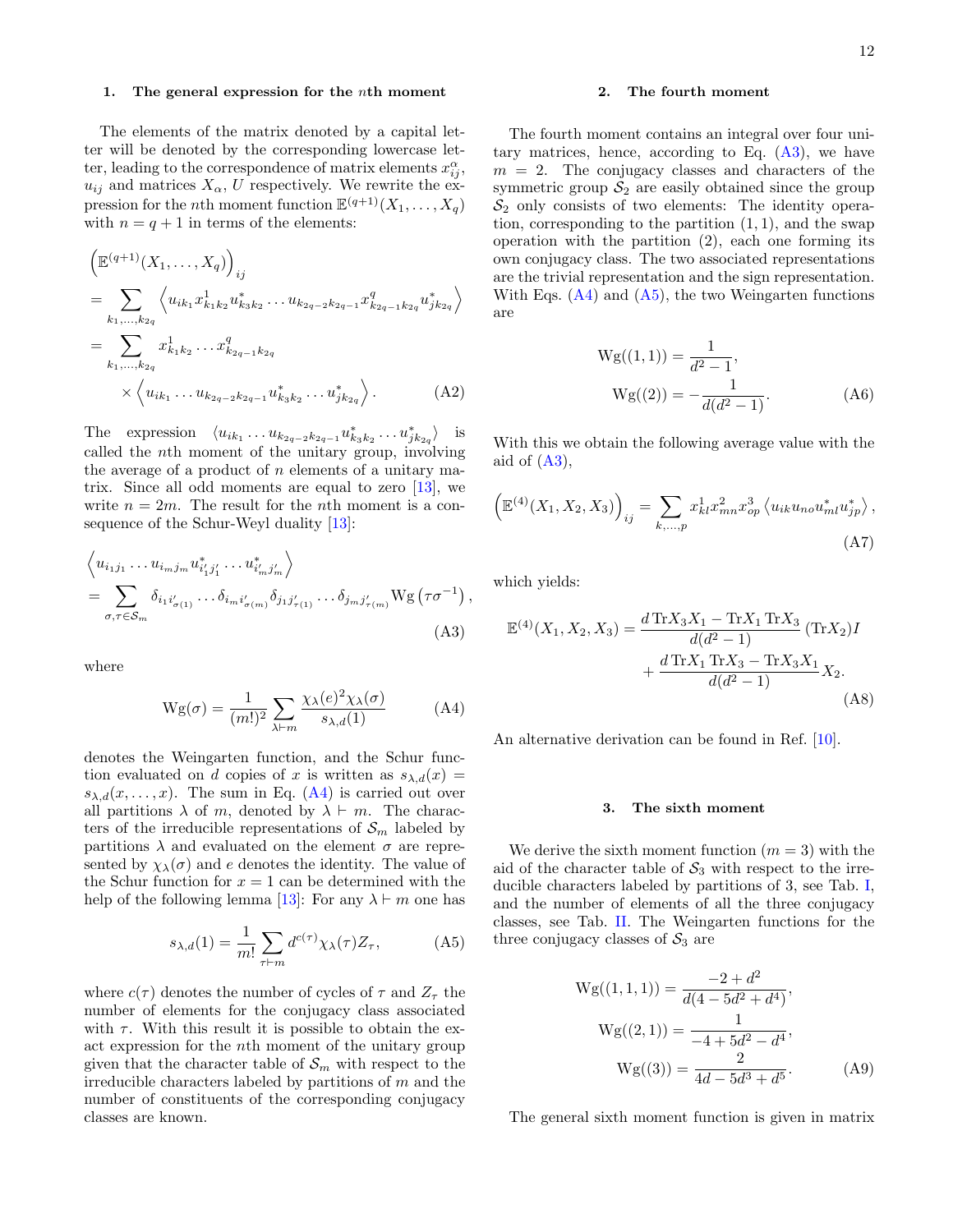|                  | $(1.1,1)$ $(2,1)$ |              | 3) |
|------------------|-------------------|--------------|----|
| $\chi_{(3)}$     |                   |              |    |
| $\chi_{(2,1)}$   | 2                 | $\mathbf{0}$ |    |
| $\chi_{(1,1,1)}$ |                   |              |    |

<span id="page-12-2"></span>TABLE I. Character table for the irreducible representations of  $S_3$  labeled by partitions of 3.

<span id="page-12-3"></span> $\lambda$  (1,1,1) (2,1) (3)  $Z_{\lambda}$  1 3 2

TABLE II. Number of constituents of the conjugacy classes of  $S_3$ .

elements as

$$
\begin{split} &\left(\mathbb{E}^{(6)}(X_1, X_2, X_3, X_4, X_5)\right)_{ij} \\ &= (\langle U X_1 U^{\dagger} X_2 U X_3 U^{\dagger} X_4 U X_5 U^{\dagger} \rangle)_{ij} \\ &= \left\langle \sum_{k,\ldots,t} u_{ik} x_{kl}^1 u_{ml}^* x_{mn}^2 u_{no} x_{op}^3 u_{qp}^* x_{qr}^4 u_{rs} x_{st}^5 u_{jt}^* \right\rangle \\ &= \sum_{k,\ldots,t} x_{kl}^1 x_{mn}^2 x_{op}^3 x_{qr}^4 x_{st}^5 \left\langle u_{ik} u_{no} u_{rs} u_{ml}^* u_{qp}^* u_{jt}^* \right\rangle \end{split} \tag{A10}
$$

The final result can be obtained with the aid of Eq. [\(A3\)](#page-11-3) and contains 36 terms, which we do not state explicitly.

#### 4. The eighth moment

The eighth moment function  $(m = 4)$ , expressed element-wise reads

$$
\left(\mathbb{E}^{(8)}(X_1,\ldots,X_7)\right)_{ij}
$$
\n
$$
=\sum_{\substack{k,\ldots,x\\ \sigma,\tau\in\mathcal{S}_4}} x_{kl}^1 x_{mn}^2 x_{op}^3 x_{qr}^4 x_{st}^5 x_{uv}^6 x_{wx}^7 \delta_{(\sigma,\tau)} Wg\left(\tau\sigma^{-1}\right),\tag{A11}
$$

where

$$
\delta_{(\sigma,\tau)} = \delta_{i\sigma(m)} \delta_{n\sigma(q)} \delta_{r\sigma(u)} \delta_{v\sigma(j)} \delta_{k\tau(l)} \delta_{\sigma(r(p)} \delta_{s\tau(t)} \delta_{w\tau(x)}.
$$
\n(A12)

The Weingarten functions for the five conjugacy classes of  $S_4$  can be obtained using Tabs. [III](#page-13-2) and [IV:](#page-13-3)

$$
Wg((4)) = \frac{-5}{ad},
$$
  
\n
$$
Wg((3, 1)) = \frac{-3 + 2d^2}{ad^2},
$$
  
\n
$$
Wg((2, 2)) = \frac{6 + d^2}{ad^2},
$$
  
\n
$$
Wg((2, 1, 1)) = \frac{-1}{9d - 10d^3 + d^5},
$$
  
\n
$$
Wg((1, 1, 1, 1)) = \frac{6 - 8d^2 + d^4}{ad^2},
$$
 (A13)

with  $a = -36 + 49d^2 - 14d^4 + d^6$ . The sum of Eq. [\(A11\)](#page-12-0), generally containing  $4!^2 = 576$  terms, reduces to a simpler expression if the operators  $X_1, \ldots, X_7$  are explicitly chosen for physical applications.

<span id="page-12-1"></span>Appendix B: Averages of functions of  $f(t)$ 

# 1. Regular systems

Regular systems are characterized by Poissonian level spacings statistics [\[14,](#page-14-8) [15\]](#page-14-9). The energy levels are randomly distributed and show no correlations. In this appendix we derive the average values of functions of the Fourier transform of the level density which continuously appear throughout the manuscript. We start with

<span id="page-12-4"></span>
$$
\langle |f(t)|^2 \rangle = \frac{1}{d^2} \left\langle \sum_{i,j} e^{-i(E_i - E_j)t} \right\rangle
$$
  
=  $\frac{1}{d} + \frac{1}{d^2} \int dE_1 \int dE_2 e^{-i(E_1 - E_2)t}$   
 $\times \sum_{\substack{i,j \\ (i \neq j)}} \langle \delta(E_1 - E_i) \delta(E_2 - E_j) \rangle$ . (B1)

<span id="page-12-0"></span>Since there are no correlations in the energy levels for Poissonian statistics, the 2-point correlation function is given by  $R_2(E_1, E_2) = R_1(E_1)R_1(E_2)$ . The level density  $R_1(E)$  is flat and homogeneous. Fixing the size of the matrix elements of the Hamiltonian by means of  $\langle |H_{ij}|^2 \rangle = 1/d$  yields  $R_1(E) = \frac{d}{4}\Theta(E+2)\Theta(2-E)$  [\[9\]](#page-14-6). The resulting average of  $|f(t)|^2$  is given by

$$
\langle |f(t)|^2 \rangle_{\text{Poi}} = \frac{1}{d} + \frac{d-1}{d} \left[ \frac{\sin(2t)}{2t} \right]^2, \quad \text{(B2)}
$$

and further average values, in particular those of the functions  $\Re\{f(t)^2 f^*(2t)\}\$  and  $|f(t)|^4$  can be derived by analogous methods. We obtain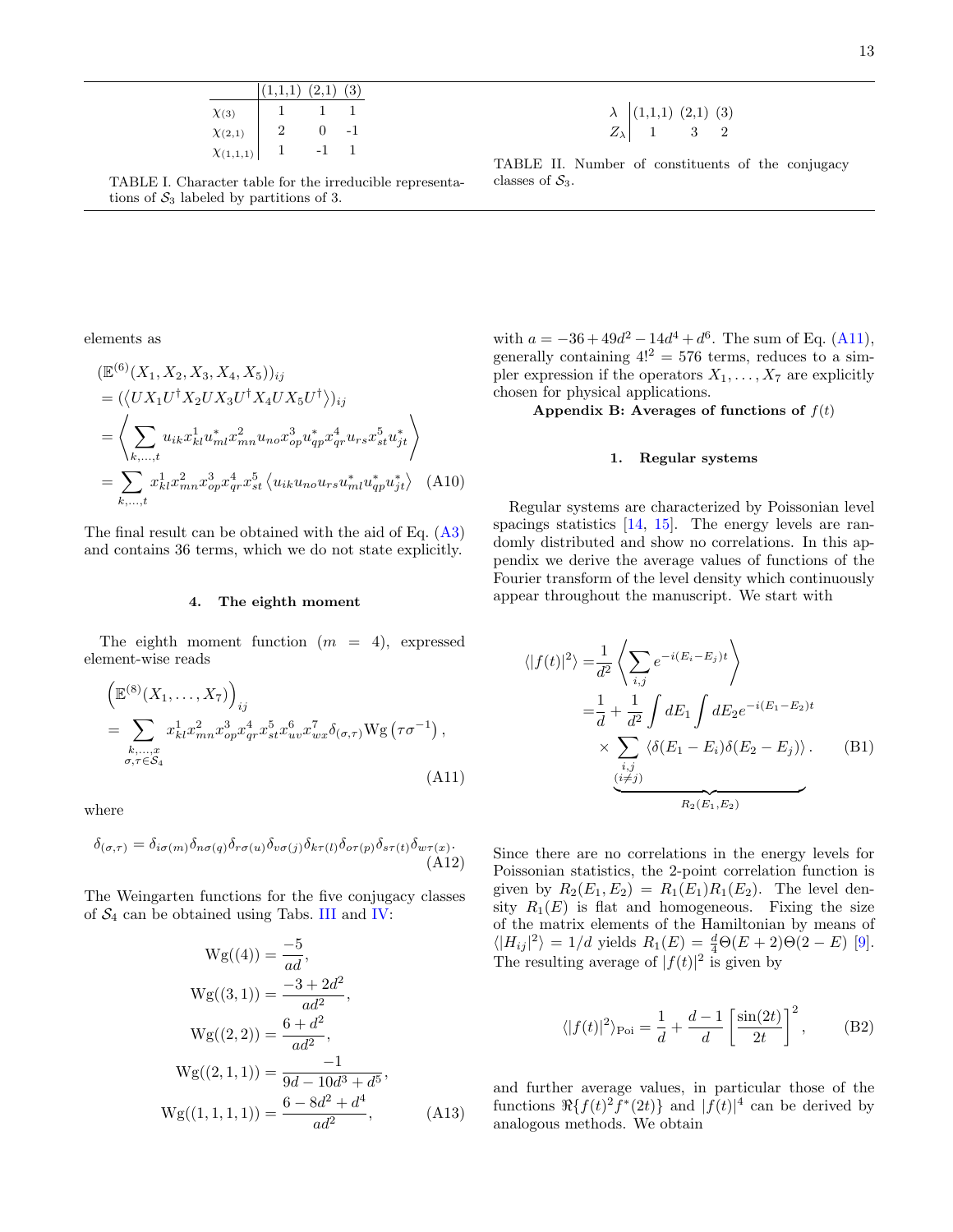|                    | $(1,1,1,1)$ $(2,1,1)$ $(2,2)$ $(3,1)$ $(4)$ |     |     |     |
|--------------------|---------------------------------------------|-----|-----|-----|
| $\chi$ (4)         |                                             |     |     |     |
| $\chi_{(3,1)}$     | 3                                           |     | -1  | -1  |
| $\chi_{(2,2)}$     | 2                                           |     | 2   |     |
| $\chi_{(2,1,1)}$   | 3                                           | -1  | - 1 |     |
| $\chi_{(1,1,1,1)}$ |                                             | - 1 |     | - 1 |

<span id="page-13-2"></span>TABLE III. Character table for the irreducible representations of  $S_4$  labeled by partitions of 4.

$$
\langle \Re\{f(t)^2 f^*(2t)\}\rangle_{\text{Poi}} = \frac{1}{d^2} + \frac{d-1}{d^2} \left[\frac{\sin(4t)}{4t}\right]^2 + 2\frac{d-1}{d^2} \left[\frac{\sin(2t)}{2t}\right]^2 + \frac{(d-2)(d-1)}{d^2}\cos(2t) \left[\frac{\sin(2t)}{2t}\right]^3 \tag{B3}
$$

and

$$
\langle |f(t)|^4 \rangle_{\text{Poi}} = \frac{3d-2}{d^3} + \frac{4(d-1)^2}{d^3} \left[ \frac{\sin(2t)}{2t} \right]^2 + \frac{2(d-1)(d-2)}{d^3} \cos(2t) \left[ \frac{\sin(2t)}{2t} \right]^3 + \frac{(d-1)(d-2)(d-3)}{d^3} \left[ \frac{\sin(2t)}{2t} \right]^4.
$$
\n(B4)

### <span id="page-13-1"></span>2. Chaotic systems: Gaussian unitary ensemble

In this section we average the same functions of  $f(t)$ but now with respect to the GUE, representing chaotic systems with no time-reversal symmetry. We can build on the general results of the previous section using the *n*-point correlation functions for the GUE  $[15]$ ,

$$
R_n(E_1, ..., E_n) = \det \left[ \sum_{k=0}^{d-1} \varphi_k(E_i) \varphi_k(E_j) \right]_{i,j=1,...,n} ,
$$
\n(B5)

where

$$
\varphi_k(x) = (2^k k! \sqrt{2\pi/d})^{-1/2} \exp\left(-\frac{d}{4}x^2\right) \mathsf{H}_k\left(\sqrt{\frac{d}{2}}x\right),\tag{B6}
$$

and

$$
H_k(x) = \exp(x^2) \left(-\frac{d}{dx}\right)^k \exp(-x^2)
$$
 (B7)

denotes the Hermite polynomial of order k. The average value of  $|f(t)|^2$  is then obtained from Eq. [\(B1\)](#page-12-4). The average values of  $\Re\{f(t)^2 f^*(2t)\}\$  and  $|f(t)|^4$  are determined analogously. The integrations for the latter can be carried out with standard mathematical software but become fairly intricate for larger values of  $d$ . In fact, so as to facilitate computational analysis, it is possible to replace  $\langle |f(t)|^4 \rangle \approx \langle |f(t)|^2 \rangle^2$ . Correlations of fourth order are approximated by second order terms and the expression can be considered as almost exact for our purposes. A more drastic approximation which allows analytical expressions for large values of d can be performed by neglecting all correlations and interchanging averages and powers of the function  $f(t)$  [\[9\]](#page-14-6). For the GUE this is valid in the leading order of  $1/d$  [\[9\]](#page-14-6). Introducing  $h(t) \equiv \langle f(t) \rangle$ the three functions of interest are approximated by [\[9\]](#page-14-6)

$$
\langle |f(t)|^2 \rangle \approx |h(t)|^2,
$$
  

$$
\langle \Re\{f(t)^2 f^*(2t)\} \rangle \approx \Re\{h(t)^2 h^*(2t)\},
$$
  

$$
\langle |f(t)|^4 \rangle \approx |h(t)|^4.
$$
 (B8)

The function  $h(t)$  is given by

$$
h(t) = \frac{1}{d} \left\langle \sum_{j=1}^{d} e^{-iE_j t} \right\rangle = \frac{1}{d} \int dE e^{-iEt} \underbrace{\sum_{j=1}^{d} \left\langle \delta(E - E_j) \right\rangle}_{R_1(E)}.
$$
\n(B9)

For the GUE this yields [\[9\]](#page-14-6)

$$
h_{\text{GUE}}(t) = \frac{1}{d} \int dE e^{-iEt} \sum_{k=0}^{d-1} \varphi_k^2(E) \xrightarrow{\text{large } d} J_1(2t)/t,
$$
\n(B10)

where  $J_1(t)$  denotes the Bessel function of the first kind.

<span id="page-13-0"></span>[1] H.-P. Breuer and F. Petruccione, The Theory of Open Quantum Systems (Oxford University Press, Oxford,

2007).

<span id="page-13-3"></span> $\lambda$   $(1,1,1,1)$   $(2,1,1)$   $(2,2)$   $(3,1)$   $(4)$  $Z_{\lambda}$  1 6 3 8 6

TABLE IV. Number of constituents of the conjugacy classes of  $S_4$ .